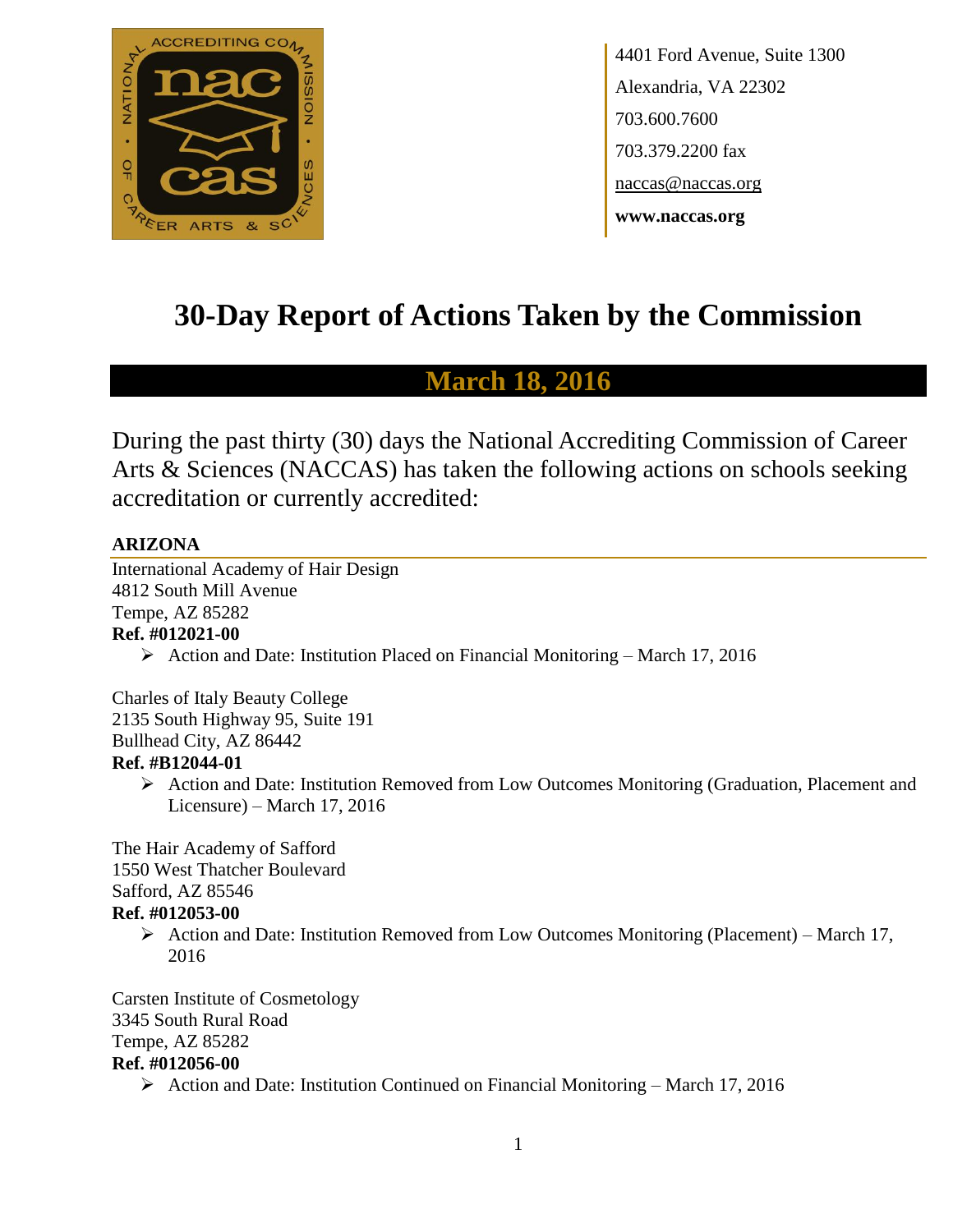Toni & Guy Hairdressing Academy 8939 East Indian Bend Road, Suite B-2 Scottsdale, AZ 85250

#### **Ref. #B14216-03**

 $\triangleright$  Action and Date: Institution Continued on Financial Monitoring – March 17, 2016

#### **ARKANSAS**

The Beauty School 1058 Highland Circle, Suite #4 Mountain Home, AR 72653 **Ref. #013071-00**  $\triangleright$  Action and Date: Institution Continued on Financial Monitoring – March 17, 2016

#### **CALIFORNIA**

Marinello School of Beauty 1241 South Soto Street, Suite 101 Los Angeles, CA 90023 **Ref. #014014-00**

 $\triangleright$  Action and Date: Teach Out Agreements Approved with Stipulations – February 19, 2016

Marinello School of Beauty 1241 South Soto Street, Suite 101

Los Angeles, CA 90023

#### **Ref. #014014-00**

Action and Date: Teach Out Agreement Approved – February 19, 2016

Marinello School of Beauty 1837 South La Cienega Boulevard, Suite A Los Angeles, CA 90035 **Ref. #B14014-01**

Action and Date: Teach Out Agreements Approved with Stipulations – February 19, 2016

Marinello School of Beauty 1837 South La Cienega Boulevard, Suite A

Los Angeles, CA 90035

#### **Ref. #B14014-01**

Action and Date: Teach Out Agreement Approved – February 19, 2016

Marinello School of Beauty 240 South Market Street Inglewood, CA 90301 **Ref. #B14014-02**

Action and Date: Teach Out Agreements Approved with Stipulations – February 19, 2016

Marinello School of Beauty 240 South Market Street Inglewood, CA 90301 **Ref. #B14014-02**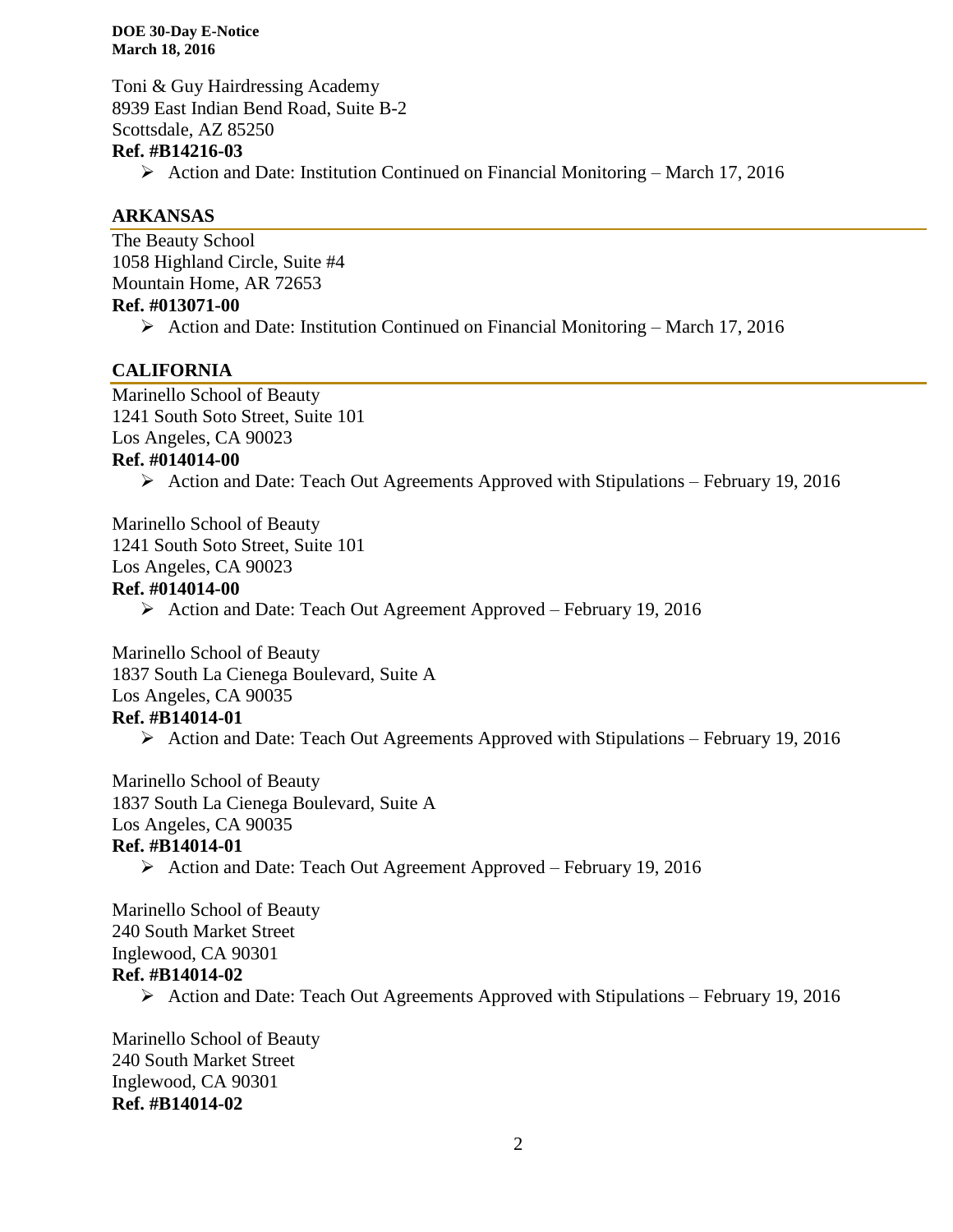▶ Action and Date: Teach Out Agreement Approved– February 19, 2016

Marinello School of Beauty 18442 Sherman Way Reseda, CA 91335

#### **Ref. #B14014-03**

Action and Date: Teach Out Agreement Approved with Stipulations – February 19, 2016

Marinello School of Beauty 1125 East Los Angeles Avenue Simi Valley, CA 93065 **Ref. #B14014-05**

Action and Date: Teach Out Agreement Approved with Stipulations – February 19, 2016

Marinello School of Beauty 166 Plaza Drive West Covina, CA 91790

### **Ref. #B14014-06**

 $\triangleright$  Action and Date: Teach Out Agreements Approved with Stipulations – February 19, 2016

Marinello School of Beauty 721 West Second Street, Suite E San Bernardino, CA 92410 **Ref. #B14014-07**

Action and Date: Teach Out Agreement Approved with Stipulations – February 22, 2016

Marinello School of Beauty 940 North Mountain Avenue Ontario, CA 91762

# **Ref. #B14014-08**

 $\triangleright$  Action and Date: Teach Out Agreement Approved with Stipulations – February 22, 2016

Marinello School of Beauty 6538 Greenleaf Avenue Whittier, CA 90601 **Ref. #B14014-09**

 $\triangleright$  Action and Date: Teach Out Agreement Approved with Stipulations – February 22, 2016

Marinello School of Beauty 2418 Lomita Boulevard, Suite B Lomita, CA 90717 **Ref. #B14014-10**

 $\triangleright$  Action and Date: Teach Out Agreements Approved with Stipulations – February 22, 2016

Marinello School of Beauty 14311 Bear Valley Road, Suite 101 Victorville, CA 92393 **Ref. #B14014-13**

 $\triangleright$  Action and Date: Teach Out Agreement Approved with Stipulations – February 22, 2016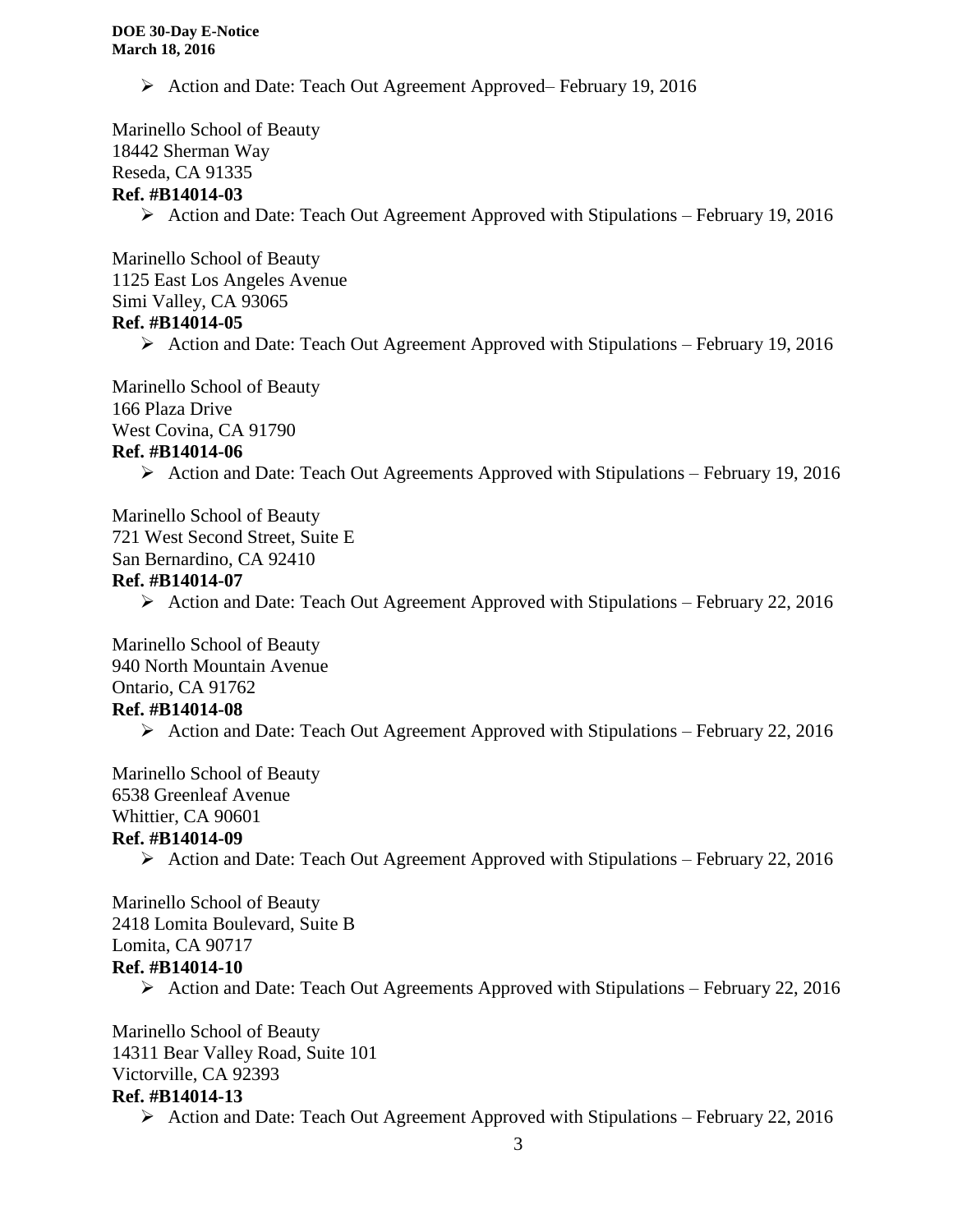Marinello School of Beauty 663 North Euclid Street Anaheim, VA 92801 **Ref. #B14014-14**

Action and Date: Teach Out Agreements Approved with Stipulations – February 22, 2016

Sierra College of Beauty 1340 West  $18<sup>th</sup>$  Street Merced, CA 95340

#### **Ref. #014025-00**

 $\triangleright$  Action and Date: Institution Continued on Monitoring (Placement) and Institution Placed on Probation – March 7, 2016

Marinello School of Beauty

200 North San Fernando Boulevard

Burbank, CA 91502

#### **Ref. #014079-00**

Action and Date: Teach Out Agreements Approved with Stipulations – February 19, 2016

Marinello School of Beauty 955 Monroe Street Santa Clara, CA 95050 **Ref. #014126-00**

 $\triangleright$  Action and Date: Teach Out Agreements Approved with Stipulations – February 19, 2016

Marinello School of Beauty 1760 Fremont Boulevard Suite # F-2 Seaside, CA 93955 **Ref. #B14126-01**

 $\triangleright$  Action and Date: Teach Out Agreement Approved with Stipulations – February 22, 2016

Marinello School of Beauty 22641 Main Street Hayward, CA 94541 **Ref. #B14126-03**

 $\triangleright$  Action and Date: Teach Out Agreements Approved with Stipulations – February 22, 2016

Marinello School of Beauty 2806 Castro Valley Boulevard Castro Valley, CA 94546 **Ref. #B14126-04**

 $\triangleright$  Action and Date: Teach Out Agreement Approved with Stipulations – February 22, 2016

Marinello School of Beauty 23635 El Toro Roan, Suite K Lake Forest, CA 92630 **Ref. #014175-00**

 $\triangleright$  Action and Date: Teach Out Agreements Approved with Stipulations – February 19, 2016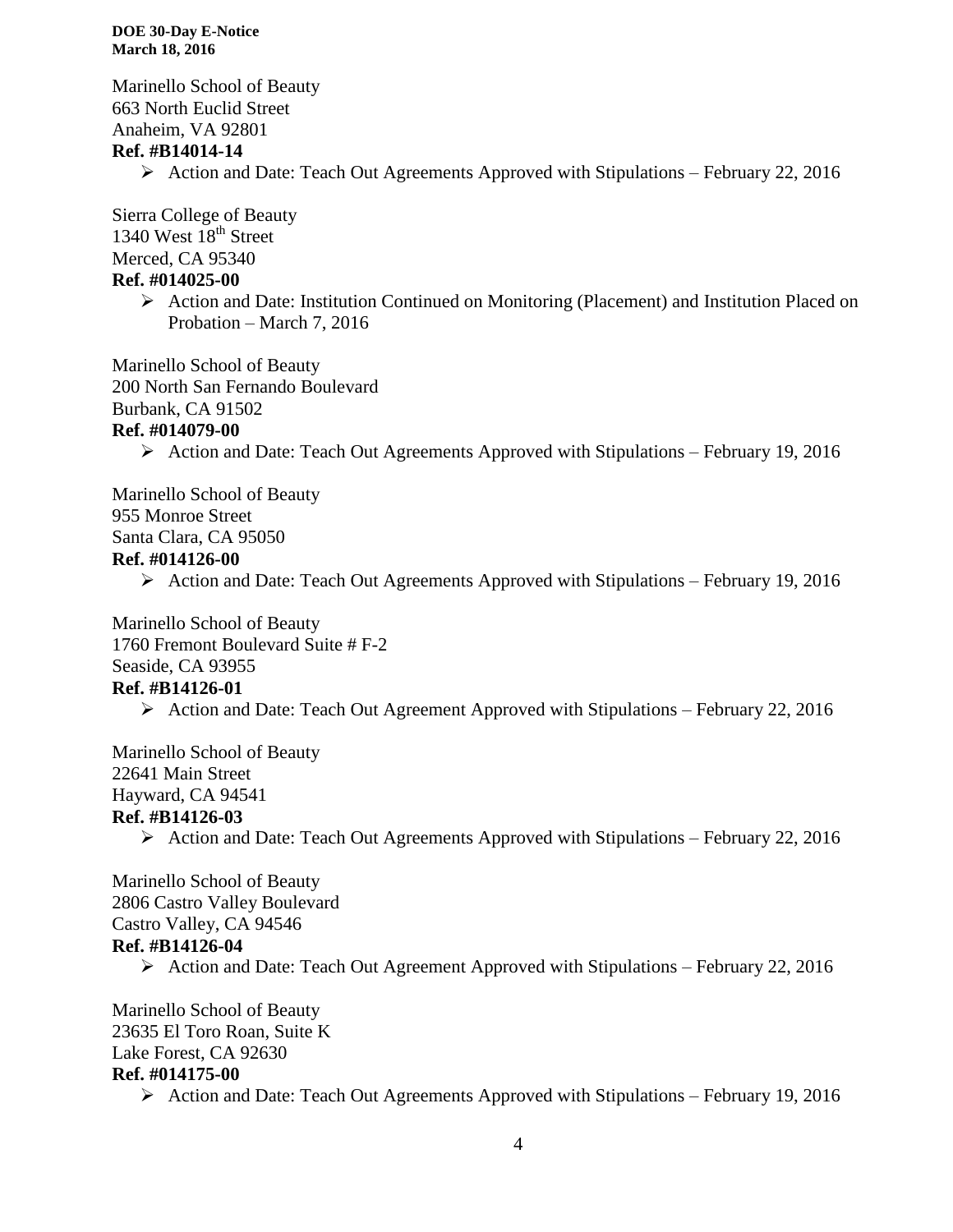Marinello School of Beauty 2335 South Mooney Boulevard Visalia, CA 93277

#### **Ref. #B14175-02**

Action and Date: Teach Out Agreement Approved – February 22, 2016

California Beauty College 1115  $15^{th}$  Street

Modesto, CA 95354

#### **Ref. #014195-00**

 $\triangleright$  Action and Date: Institution Removed from Low Outcomes Monitoring (Placement) – March 17, 2016

CR'U Institute of Cosmetology and Barbering

11889 Valley View Street Suite C

Garden Grove, CA 92845

#### **Ref. #014203-00**

Action and Date: Institution Continued on Financial Monitoring – March 17, 2016

Hilltop Beauty School 6317 Mission Street Daly City, CA 94014

#### **Ref. #014207-00**

 $\triangleright$  Action and Date: Institution Continued on Financial Monitoring (Institutional Financial Plan & Financial Compliance Report) – March 17, 2016

Marinello School of Beauty 24741 Alessandro Boulevard Moreno Valley, CA 92553 **Ref. #014214-00**

 $\triangleright$  Action and Date: Teach Out Agreement Approved with Stipulations – February 19, 2016

Marinello School of Beauty 854 Fourth Street San Rafael, CA 94901

#### **Ref. #B14214-02**

Action and Date: Teach Out Agreements Approved with Stipulations – February 22, 2016

TONI & GUY Hairdressing Academy 1358  $5<sup>th</sup>$  Street Santa Monica, CA 90401 **Ref #014216-00**

 $\triangleright$  Action and Date: Institution Continued on Financial Monitoring – March 17, 2016

Toni & Guy Hairdressing Academy 3400 Bristol Street Costa Mesa, CA 92626 **Ref. #B14216-02**

 $\triangleright$  Action and Date: Institution Continued on Financial Monitoring – March 17, 2016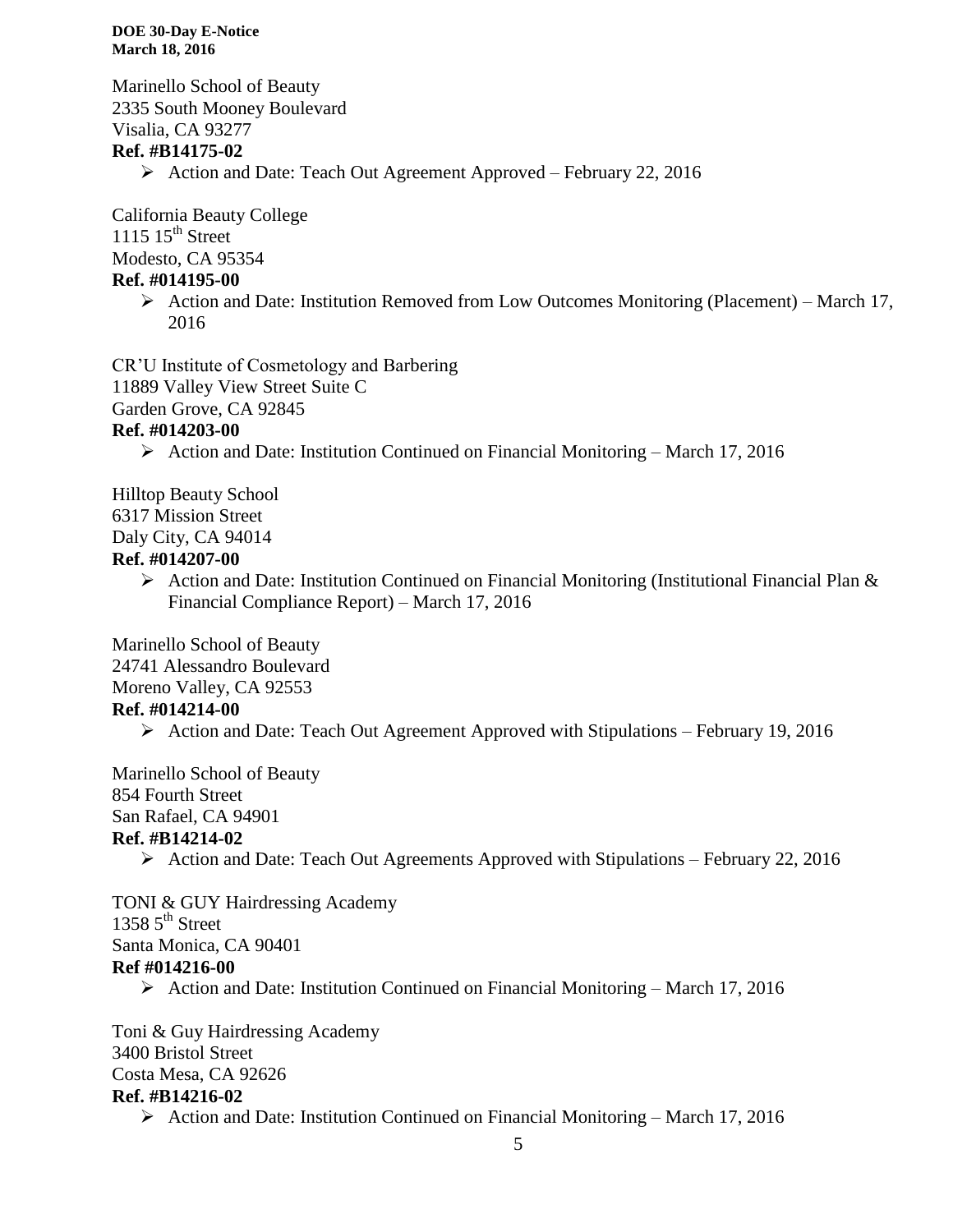Marinello School of Beauty 1035 Market Street, Suite 100 San Francisco, CA 94103 **Ref. #014241-00** Action and Date: Teach Out Agreements Approved with Stipulations – February 19, 2016

Marinello School of Beauty 2201 Pillsbury Road, Suites 160 &170 Chico, CA 95928 **Ref. #B14241-01**

 $\triangleright$  Action and Date: Teach Out Agreement Approved – February 22, 2016

Marinello School of Beauty 3117 West Shaw Avenue, Suite 108 Fresno, CA 93711

#### **Ref. #B14241-03**

Action and Date: Teach Out Agreement Approved with Stipulations – February 23, 2016

Marinello School of Beauty 2627 West Florida Avenue, Suite 100 Hemet, CA 92545 **Ref. #014323-00**

 $\triangleright$  Action and Date: Teach Out Agreement Approved with Stipulations – February 19, 2016

Marinello School of Beauty 1600 South Azusa Avenue, Unit 244 City of Industry, CA 91748 **Ref. #B14323-04**

 $\triangleright$  Action and Date: Teach Out Agreement Approved with Stipulations – February 22, 2016

Marinello School of Beauty 4210 East Gage Avenue Bell, CA 90201 **Ref. #B14323-05**

Action and Date: Teach Out Agreement Approved with Stipulations – February 22, 2016

Marinello School of Beauty 4210 East Gage Avenue Bell, CA 90201 **Ref. #B14323-05**

Action and Date: Teach Out Agreement Approved – February 22, 2016

Marinello School of Beauty 8527 Alondra Boulevard, Suite 129 Paramount, CA 90723 **Ref. #B14323-06**

 $\triangleright$  Action and Date: Teach Out Agreements Approved with Stipulations – February 22, 2016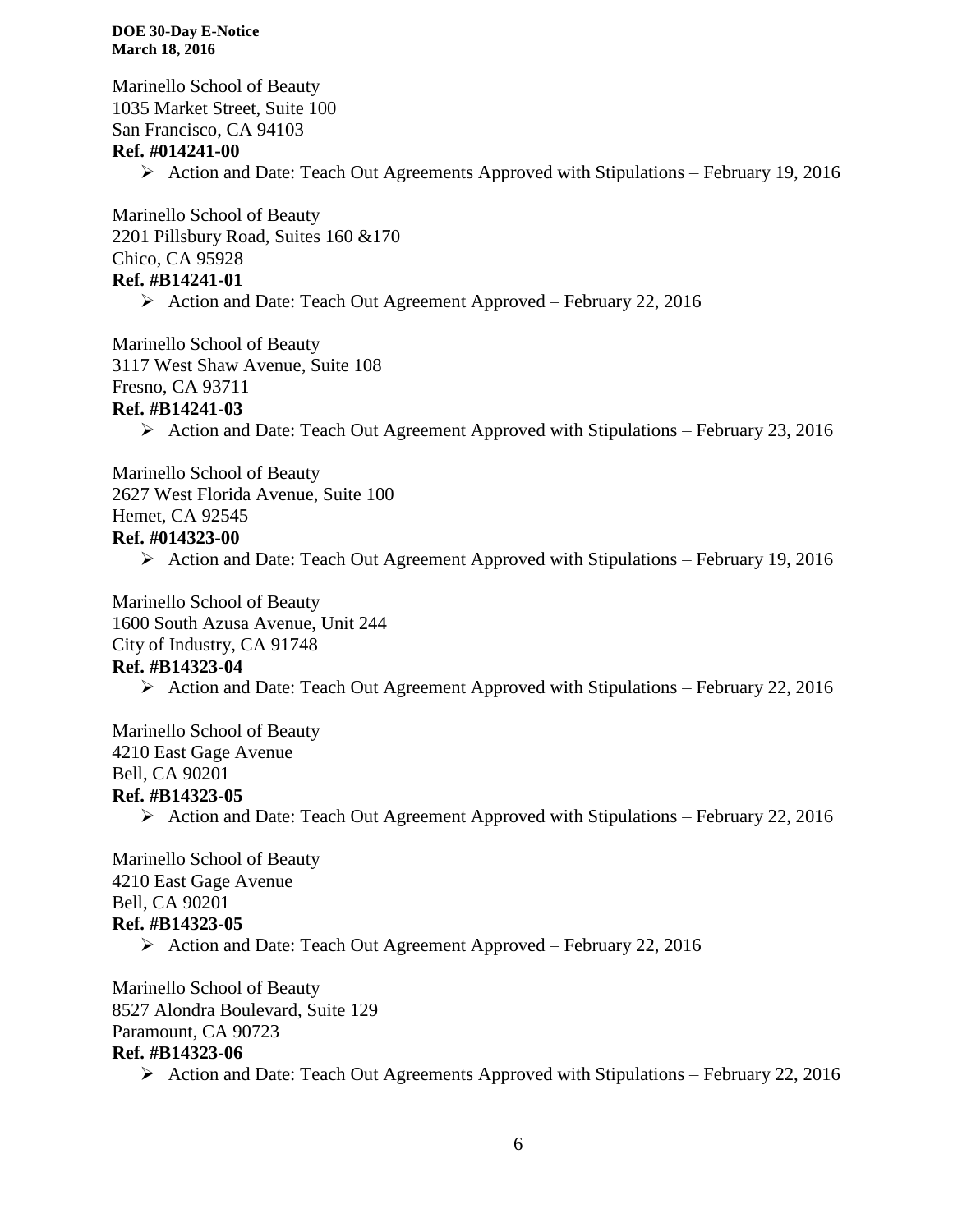Marinello School of Beauty 19022 Brookhurst Street Huntington Beach, CA 92646 **Ref. #B14323-07** Action and Date: Teach Out Agreements Approved with Stipulations – February 22, 2016

Academy of Esthetics and Cosmetology 1242 San Fernando Road San Fernando, CA 91340 **Ref. #014343-00**

 $\triangleright$  Action and Date: Institution Continued on Financial Monitoring – March 17, 2016

Borner's Barber College 8913 South Western Avenue Los Angeles, CA 90047-3856

#### **Ref. #014344-00**

 $\triangleright$  Action and Date: Institution Continued on Financial Monitoring – March 17, 2016

Borner's Barber College 5723 Atlantic Avenue Long Beach, CA 90805 **Ref. #P14344-01**

Action and Date: Institution Continued on Financial Monitoring – March 17, 2016

Marinello School of Beauty 5522 Garfield Avenue Sacramento, CA 95841 **Ref. #014347-00**

Action and Date: Teach Out Agreement Approved – February 19, 2016

Marinello School of Beauty 1849 Willow Pass Road, Suite 400 Concord, CA 94520

### **Ref. #B14347-01**

Action and Date: Teach Out Agreements Approved with Stipulations – February 22, 2016

Marinello School of Beauty 445 West Weber Avenue, Suite 223 Stockton, CA 95203 **Ref. #B14347-02**

Action and Date: Teach Out Agreement Approved – February 22, 2016

Northern California Institute of Cosmetology, Inc. 601 East  $14^{\text{th}}$  Street San Leandro, CA 94577 **Ref. #014352-00**

 $\triangleright$  Action and Date: Institution Continued on Financial Monitoring – March 17, 2016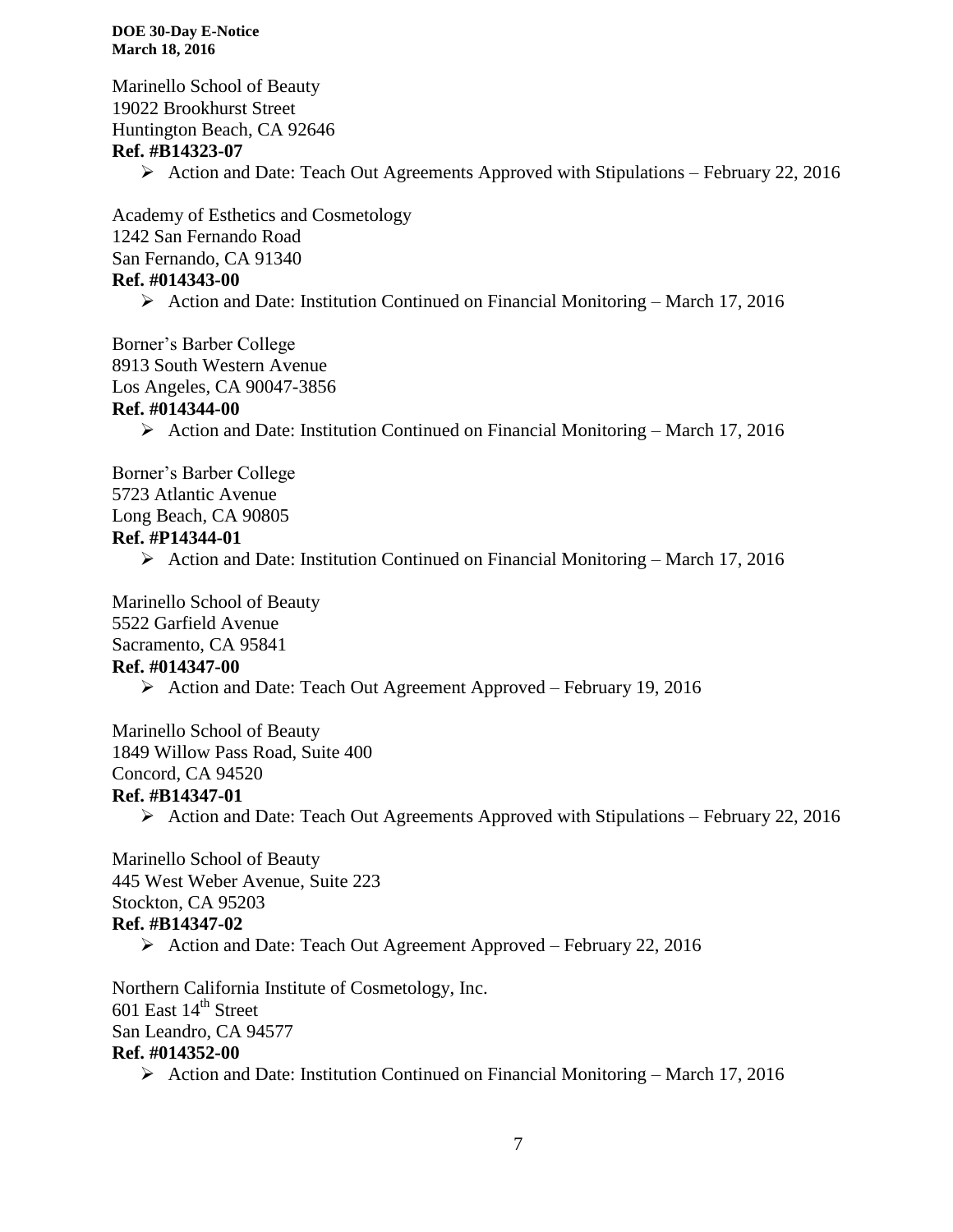Academy For Salon Professionals, The 2238 EL Camino Real Santa Clara, CA 95050

#### **Ref. #014375-00**

 $\triangleright$  Action and Date: Institution Removed from Low Outcomes Monitoring (Placement) – March 17, 2016

Le Melange Academy of Hair 931 Coombs Street Napa, CA 94559

### **Ref. #014383-00**

 $\triangleright$  Action and Date: Institution Removed from Low Outcomes Monitoring (Placement) – March 17, 2016

#### **COLORADO**

Xenon International Academy III, Inc. 2231 South Peoria Street Aurora, CO 80014 **Ref. #015039-00**

 Action and Date: Non-Substantive to Substantive Clock/Credit Hour Conversion Approved – March 17, 2016

| • Previous Program Length: | Esthetics   | 20 Credits |
|----------------------------|-------------|------------|
|                            | Cosmetology | 60 Credits |
| • New Program Length:      | Esthetics   | 600 Hours  |
|                            | Cosmetology | 1800 Hours |
|                            |             |            |

College of International Esthetics, Inc. 7330 West 52nd Avenue Unit T Arvada, CO 80002

#### **Ref. #015049-00**

 $\triangleright$  Action and Date: Institution Removed from Financial Monitoring and Probation – March 17, 2016

### **CONNECTICUT**

Marinello School of Beauty 33 East Main Street Torrington, CT 06790 **Ref. #B16029-01**

Action and Date: Teach Out Agreement Approved – March 7, 2016

### **FLORIDA**

TONI&GUY Hairdressing Academy Next Renewal Date: September 2016 8206 Philips Highway Suite 33 Jacksonville, FL 32256 **Ref. #019009-00**  $\triangleright$  Action and Date: Renewal of Accreditation – March 7, 2016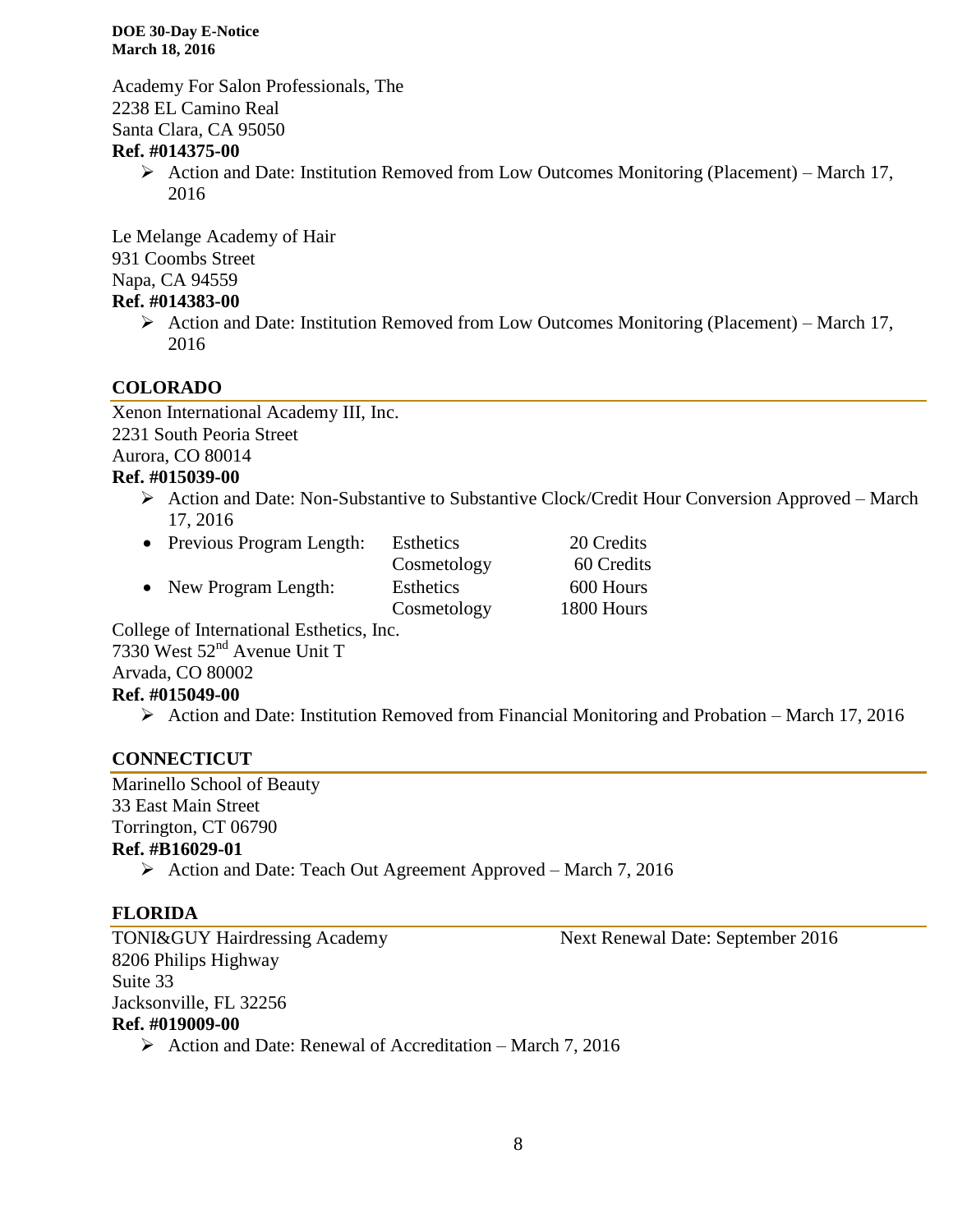TONI&GUY Hairdressing Academy 8206 Philips Highway Suite 33 Jacksonville, FL 32256 **Ref. #019009-00**

 $\triangleright$  Action and Date: Institution Continued on Financial Monitoring – March 17, 2016

TONI&GUY Hairdressing Academy 8206 Philips Highway Suite 33 Jacksonville, FL 32256 **Ref. #019009-00**

> $\triangleright$  Action and Date: Institution Removed from Low Outcomes Monitoring (Placement) and Probation Continued – March 17, 2016

Academy of Cosmetology 2088 North Courtenay Parkway Merritt Island, FL 32953

#### **Ref. #019078-00**

 Action and Date: Institution Removed from Low Outcomes Monitoring (Placement) and Probation Removed – March 17, 2016

Academy of Cosmetology – Melbourne

2909 West New Haven Avenue

West Melbourne, FL 32904

#### **Ref. #B19078-01**

 $\triangleright$  Action and Date: Institution Removed from Low Outcomes Monitoring (Placement) and Probation Removed – March 17, 2016

Cozmo Beauty School 10347 Bonita Beach Road Unit 103 Bonita Springs, FL 34135 **Ref. #019118-00**

> $\triangleright$  Action and Date: Institution Continued on Financial Monitoring (Institutional Financial Plan & Financial Compliance Report) – March 17, 2016

Elite School of Cosmetology Previous Ref. #A45120-02 2105 West  $15<sup>th</sup>$  Street Panama City, FL 32401 **Ref. #P45120-02**

 $\triangleright$  Action and Date: Provisional Additional Location Accreditation Granted – March 10, 2016

### **ILLINOIS**

Mr. John's School of Cosmetology Esthetics & Nails 1745 Eldorado Street Decatur, IL 62521 **Ref. #023099-00** Action and Date: Institution Placed on Monitoring (Enrollment Agreements) – March 7, 2016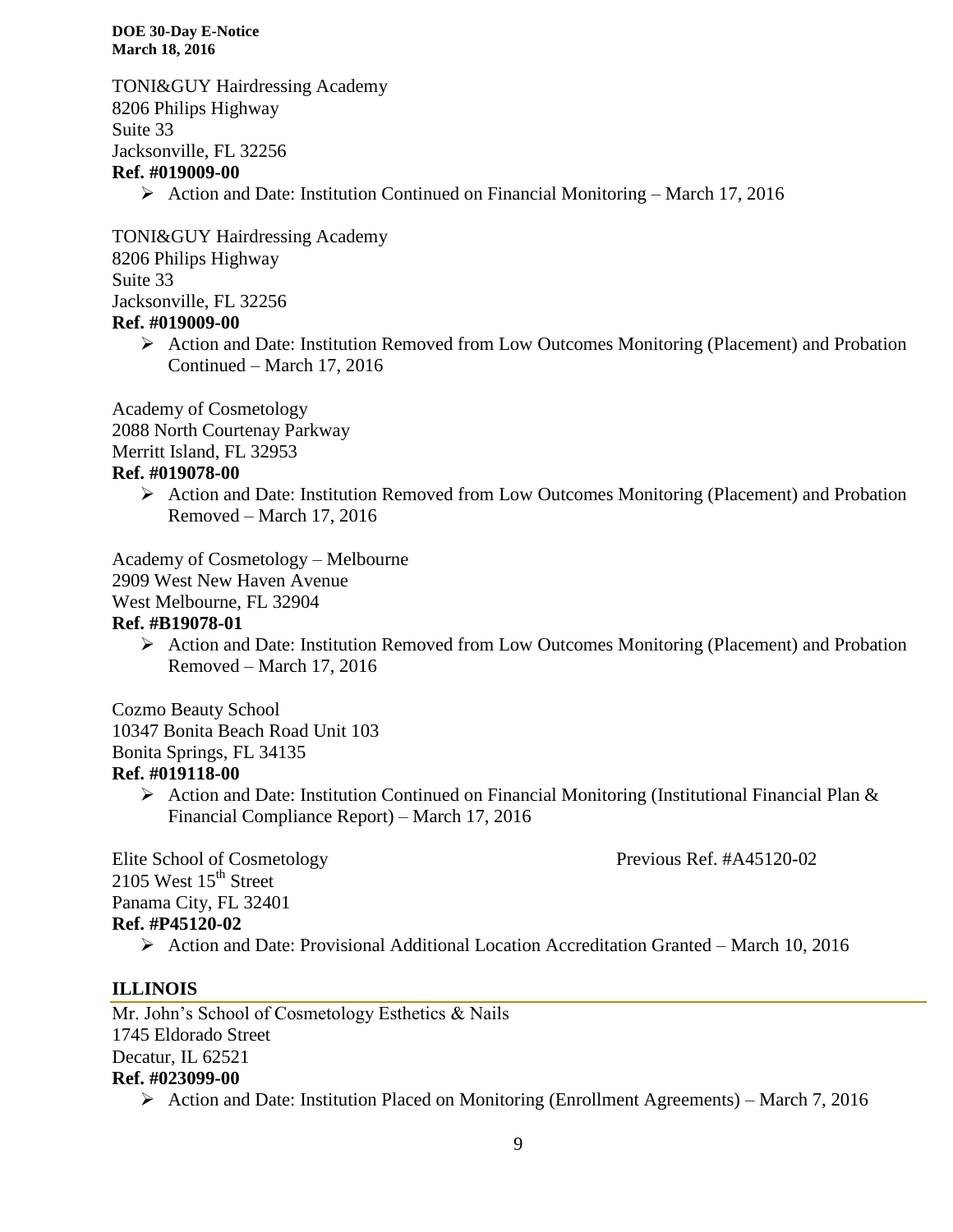Tricoci University of Beauty Culture, LLC 2500 Georgetown Road Danville, IL 61832 **Ref. #023119-00** Action and Date: Change of Control and Change of Name Approved – March 7, 2016 • Previous Ownership: Concept College of Cosmetology LTD 100% Janet Trosper 51% Paul Trosper 49% • New Ownership: Tricoci University of Beauty Culture, LLC 100% MT University Manager LLC 40.00% Tricoci 1999 Family Trust 92.80% Mario M. Tricoci 50.00% Michael C. Tricoci 50.00% Mario M. Tricoci 7.20% TU Holding Company, LLC 60.00% Concentric Equity Partners II LP 100% Harrison I. Steans Self-Declaration of Revocable Trust 16.87% Janet L. Weed 2000 Declaration of Trust 10.00% George P. Bauer Revocable Trust 10.00% Harold M. Morrison Trust 5.00% Heather A. Steans 2001 Trust 5.00% Jennifer W. Steans 2000 Trust 5.00% Robin M. Steans Revocable Trust 5.00% Thomas B. Hunter III Self-Declaration of Revocable Trust 4.50% Hunter CLAT (Charitable Lead Annuity Trust) 4.00% Helen H. Morrison 2002 Trust 3.00% Margot M. Morrison 1999 Trust 3.00% Andrew W. Code 2.70% Ken Hooten 2.49% Neele E. Stearns Jr. Revocable Trust 2.25% GT Investments, LLC 2.00% Trilogy Investment Group, LLC 1.88% Mario M. Tricoci 1.50% Thomas B. Hunter IV Self-Declaration of Revocable Trust 1.50% Lois L. Morrison 1999 Trust 1.50% Heather A. Steans 1999 Descendants Trust 1.50% Jennifer W. Steans 1999 Descendants Trust 1.50% Robin M. Steans 1999 Descendants Trust 1.50% Michael Family Thrush, LP 1.50% Pacific Shores 1.50% Michael Hara 1.50% Ian G. Ross Rev Trust .75% James N. Hallene .50% LMW Partners, LLC .50% Robert F. Barnett, III 1997 Trust .50% Code Family Partnership .30% SIP of Illinois Limited Partnership .25%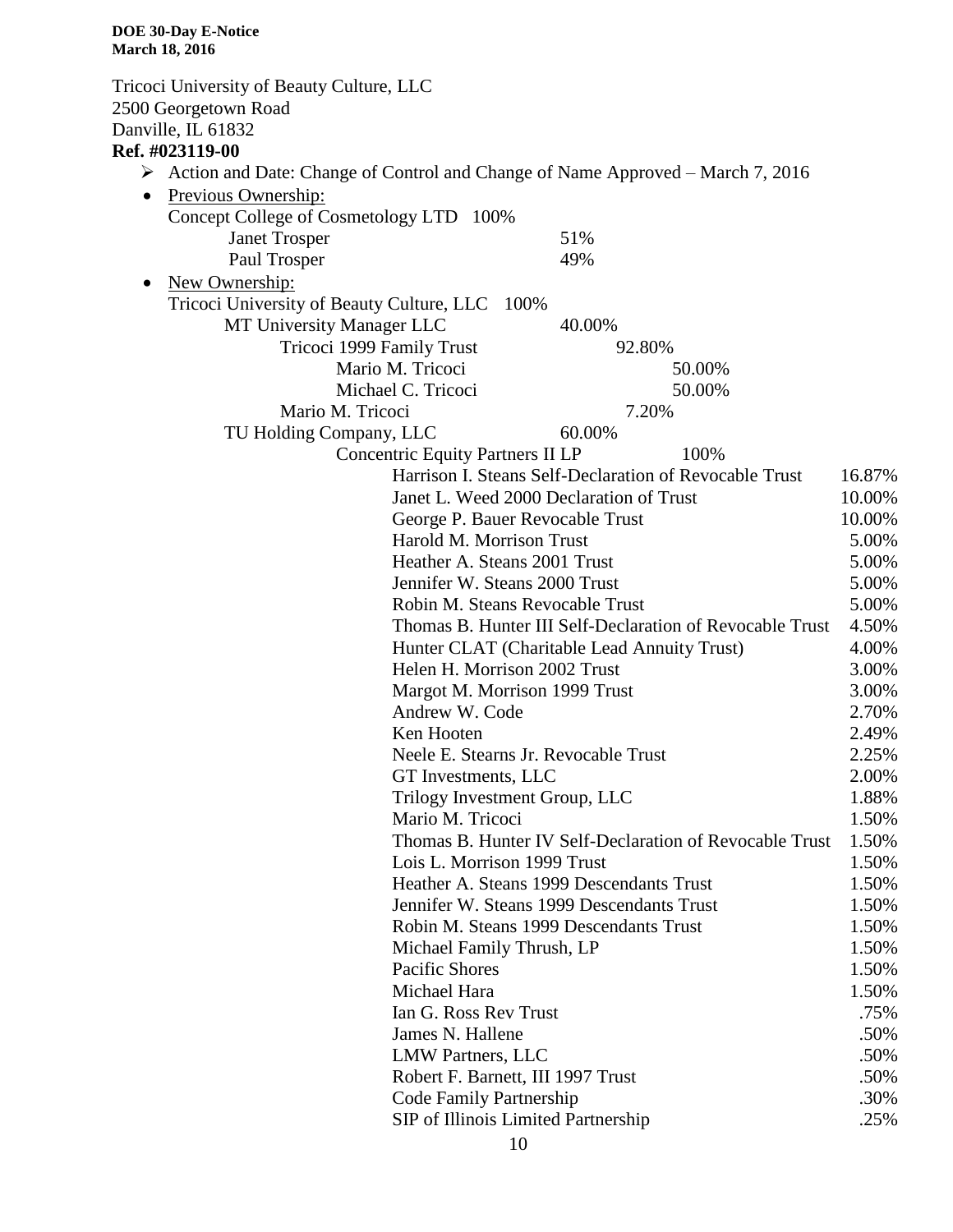|                                                                                                                              | Patricia A. Fosmoe Trust<br>Barton S. Vanderburg Living Tst Dtd 10/16/07<br>Nivine Megahed<br>Kimberly A. Parks<br>David M. Gervase 2013 Trust<br>CEP-FIC GP, L.P. |        |        | .25%<br>.25%<br>.25%<br>.15%<br>.10%<br>.01% |
|------------------------------------------------------------------------------------------------------------------------------|--------------------------------------------------------------------------------------------------------------------------------------------------------------------|--------|--------|----------------------------------------------|
| Previous Official Name<br>٠<br><b>Concept College of Cosmetology</b>                                                         |                                                                                                                                                                    |        |        |                                              |
| New Official Name:<br>$\bullet$<br>Tricoci University of Beauty Culture, LLC                                                 |                                                                                                                                                                    |        |        |                                              |
| <b>New Alternate Name(s):</b><br>$\bullet$<br>Tricoci University of Beauty Culture<br><b>Tricoci University</b>              |                                                                                                                                                                    |        |        |                                              |
| Tricoci University of Beauty Culture, LLC<br>202 East University Avenue<br>Suites H-I<br>Urbana, IL 61801<br>Ref. #B23119-01 |                                                                                                                                                                    |        |        |                                              |
| $\triangleright$ Action and Date: Change of Control and Change of Name Approved – March 7, 2016                              |                                                                                                                                                                    |        |        |                                              |
| Previous Ownership:<br>$\bullet$                                                                                             |                                                                                                                                                                    |        |        |                                              |
| Concept College of Cosmetology LTD 100%                                                                                      |                                                                                                                                                                    |        |        |                                              |
| <b>Janet Trosper</b>                                                                                                         |                                                                                                                                                                    | 51%    |        |                                              |
| Paul Trosper                                                                                                                 |                                                                                                                                                                    | 49%    |        |                                              |
| New Ownership:                                                                                                               |                                                                                                                                                                    |        |        |                                              |
| Tricoci University of Beauty Culture, LLC 100%                                                                               |                                                                                                                                                                    |        |        |                                              |
| MT University Manager LLC                                                                                                    |                                                                                                                                                                    | 40.00% |        |                                              |
| Tricoci 1999 Family Trust                                                                                                    |                                                                                                                                                                    | 92.80% |        |                                              |
|                                                                                                                              | Mario M. Tricoci                                                                                                                                                   |        | 50.00% |                                              |
|                                                                                                                              | Michael C. Tricoci                                                                                                                                                 |        | 50.00% |                                              |
| Mario M. Tricoci                                                                                                             |                                                                                                                                                                    | 7.20%  |        |                                              |
| TU Holding Company, LLC                                                                                                      |                                                                                                                                                                    | 60.00% |        |                                              |
|                                                                                                                              | <b>Concentric Equity Partners II LP</b>                                                                                                                            |        | 100%   |                                              |
|                                                                                                                              | Harrison I. Steans Self-Declaration of Revocable Trust                                                                                                             |        |        | 16.87%                                       |
|                                                                                                                              | Janet L. Weed 2000 Declaration of Trust                                                                                                                            |        |        | 10.00%                                       |
|                                                                                                                              | George P. Bauer Revocable Trust                                                                                                                                    |        |        | 10.00%                                       |
| Harold M. Morrison Trust                                                                                                     |                                                                                                                                                                    | 5.00%  |        |                                              |
| Heather A. Steans 2001 Trust                                                                                                 |                                                                                                                                                                    |        | 5.00%  |                                              |
|                                                                                                                              | Jennifer W. Steans 2000 Trust                                                                                                                                      |        |        | 5.00%                                        |
|                                                                                                                              | Robin M. Steans Revocable Trust                                                                                                                                    |        |        | 5.00%                                        |
|                                                                                                                              | Thomas B. Hunter III Self-Declaration of Revocable Trust                                                                                                           |        |        | 4.50%                                        |
|                                                                                                                              | Hunter CLAT (Charitable Lead Annuity Trust)                                                                                                                        |        |        | 4.00%                                        |
|                                                                                                                              | Helen H. Morrison 2002 Trust                                                                                                                                       |        |        | 3.00%                                        |
|                                                                                                                              | Margot M. Morrison 1999 Trust                                                                                                                                      |        |        | 3.00%                                        |
|                                                                                                                              | Andrew W. Code                                                                                                                                                     |        |        | 2.70%                                        |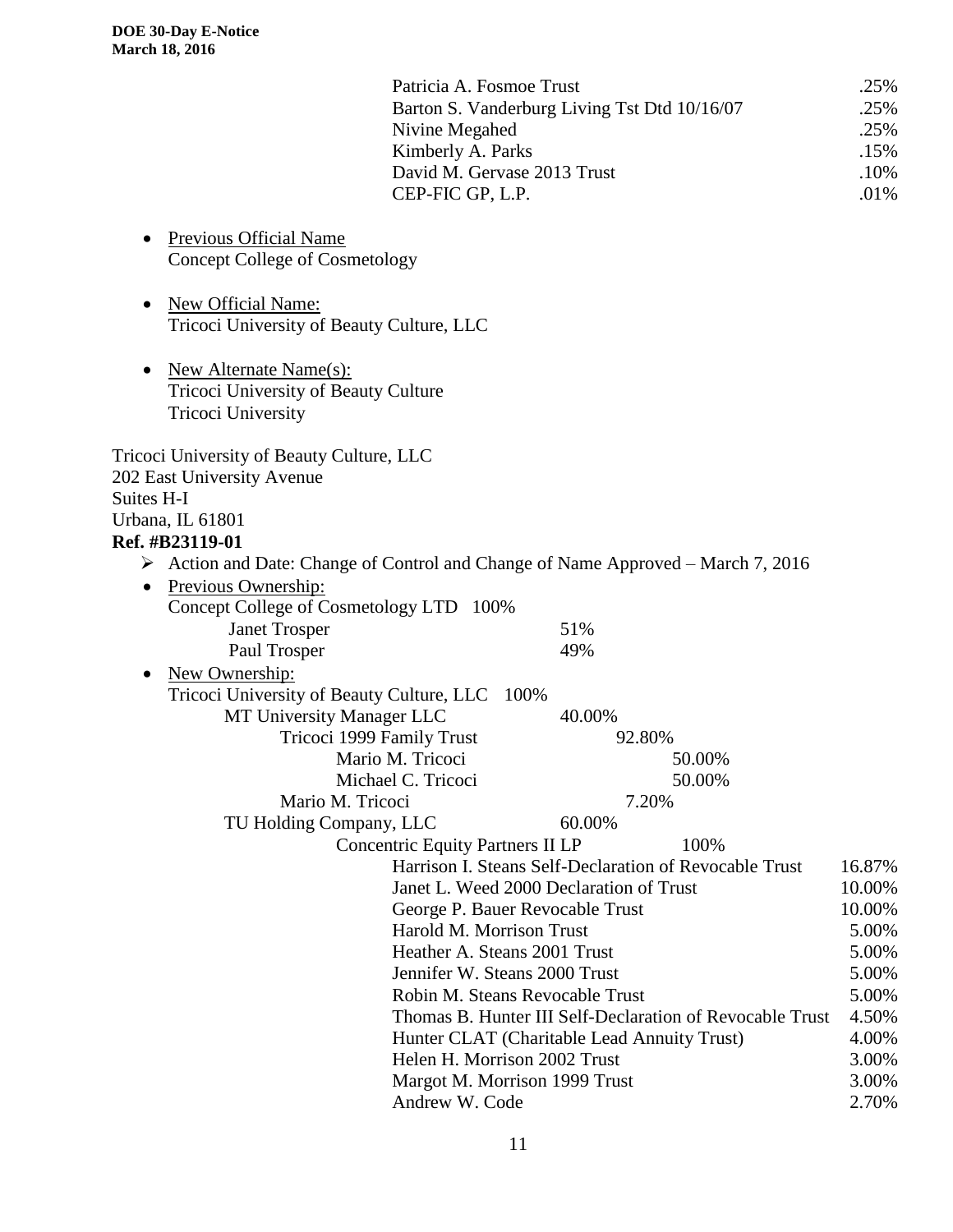| Ken Hooten                                              | 2.49% |
|---------------------------------------------------------|-------|
| Neele E. Stearns Jr. Revocable Trust                    | 2.25% |
| GT Investments, LLC                                     | 2.00% |
| Trilogy Investment Group, LLC                           | 1.88% |
| Mario M. Tricoci                                        | 1.50% |
| Thomas B. Hunter IV Self-Declaration of Revocable Trust | 1.50% |
| Lois L. Morrison 1999 Trust                             | 1.50% |
| Heather A. Steans 1999 Descendants Trust                | 1.50% |
| Jennifer W. Steans 1999 Descendants Trust               | 1.50% |
| Robin M. Steans 1999 Descendants Trust                  | 1.50% |
| Michael Family Thrush, LP                               | 1.50% |
| <b>Pacific Shores</b>                                   | 1.50% |
| Michael Hara                                            | 1.50% |
| Ian G. Ross Rev Trust                                   | .75%  |
| James N. Hallene                                        | .50%  |
| <b>LMW Partners, LLC</b>                                | .50%  |
| Robert F. Barnett, III 1997 Trust                       | .50%  |
| Code Family Partnership                                 | .30%  |
| SIP of Illinois Limited Partnership                     | .25%  |
| Patricia A. Fosmoe Trust                                | .25%  |
| Barton S. Vanderburg Living Tst Dtd 10/16/07            | .25%  |
| Nivine Megahed                                          | .25%  |
| Kimberly A. Parks                                       | .15%  |
| David M. Gervase 2013 Trust                             | .10%  |
| CEP-FIC GP, L.P.                                        | .01%  |

- Previous Official Name Concept College of Cosmetology
- New Official Name: Tricoci University of Beauty Culture, LLC
- New Alternate Name(s): Tricoci University of Beauty Culture Tricoci University

G Skin and Beauty Institute 1200 Harger Road, Suite 100 Oak Brook, IL 60523 **Ref. #023144-00**

> Action and Date: Institution Removed from Low Outcomes Monitoring (Placement & Licensure) and Probation Removed – March 17, 2016

Naperville Skin Institute 100 North Sherman Avenue, Suite 111 Naperville, IL 60563 **Ref. #B23144-01**

 Action and Date: Institution Removed from Low Outcomes Monitoring (Placement & Licensure) and Probation Removed – March 17, 2016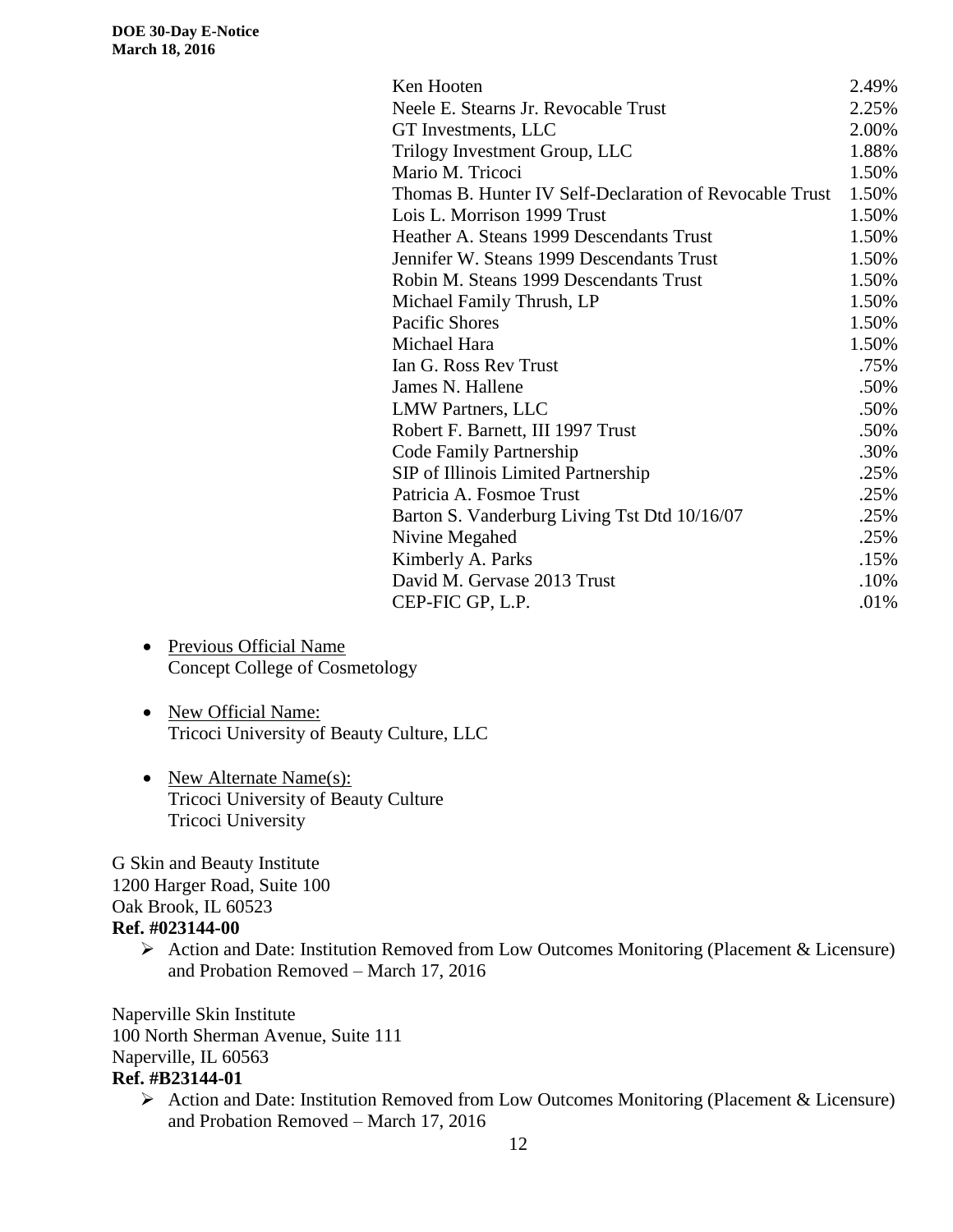G Skin & Beauty Institute 17 North State Street Chicago, IL 60602

### **Ref. #B23144-02**

 $\triangleright$  Action and Date: Institution Removed from Low Outcomes Monitoring (Placement & Licensure) and Probation Removed – March 17, 2016

Hairmasters Institute of Cosmetology, Inc. 506 South McClun Street Bloomington, IL 61701 **Ref. #023150-00**

 $\triangleright$  Action and Date: Institution Continued on Financial Monitoring and Placed on Probation – March 17, 2016

### **INDIANA**

Knox Beauty College 320 East Culver Road Knox, IN 46534 **Ref. #024042-00**

 $\triangleright$  Action and Date: Institution Removed from Financial Monitoring – March 17, 2016

Tricoci University of Beauty Culture, LLC 833 Ferry Street Lafayette, IN 47901

### **Ref. #B24080-01**

 Action and Date: Institution Removed from Low Outcomes Monitoring (Graduation, Placement and Licensure) – March 17, 2016

### **IOWA**

La'James College of Hairstyling 24 Second Street NE Mason City, IA 50401 **Ref. #025014-00**

> $\triangleright$  Action and Date: Institution Removed from Low Outcomes Monitoring (Placement) – March 17, 2016

Total Look School of Cosmetology and Massage Therapy 806 West Third Street Cresco, IA 52136 **Ref. #025040-00**

Action and Date: Institution Continued on Financial Monitoring – March 17, 2016

# **KANSAS**

Marinello School of Beauty 512 Poyntz Avenue Manhattan, KS 66502 **Ref. #026005-00**

 $\triangleright$  Action and Date: Teach Out Agreement Approved with a Stipulation – February 23, 2016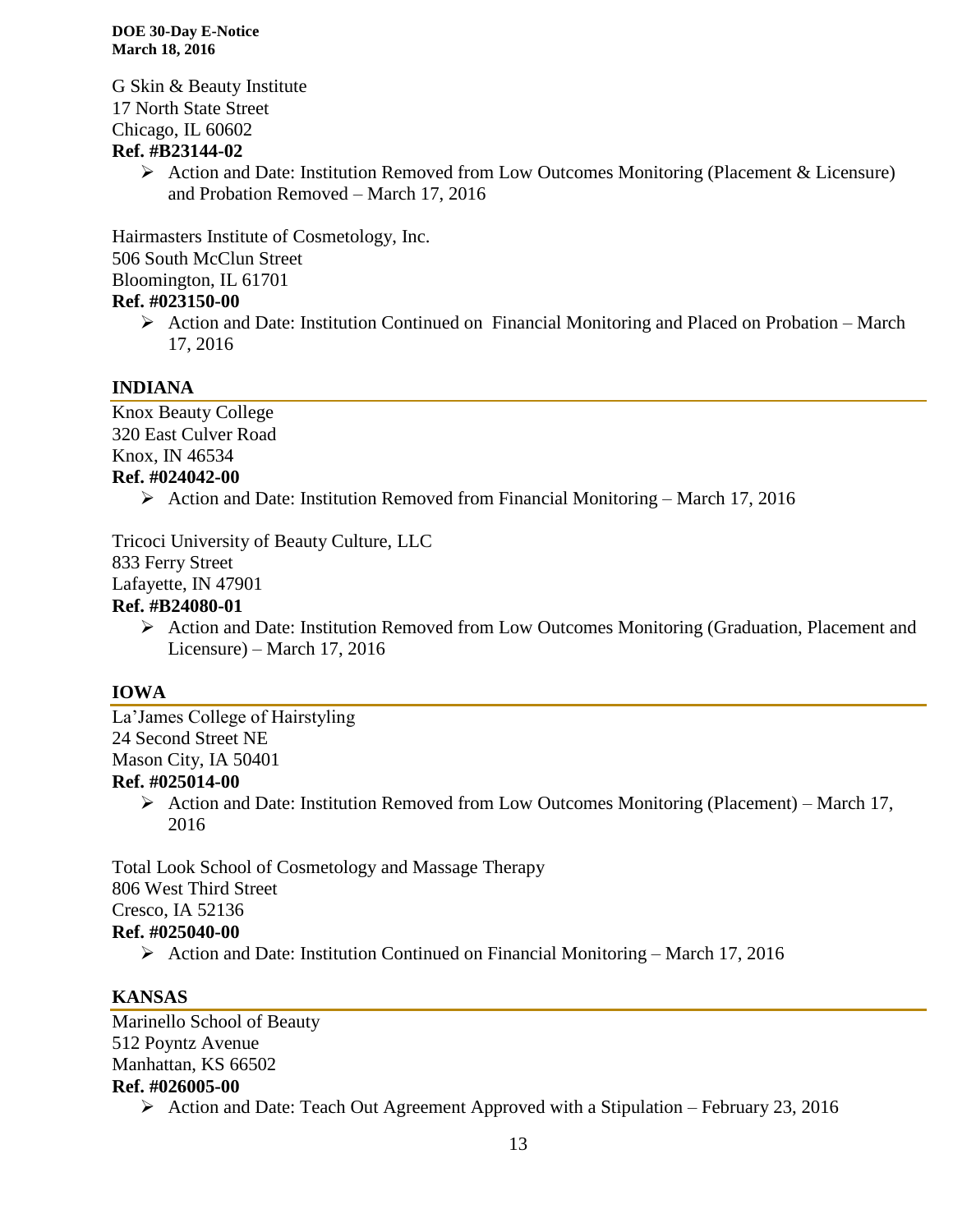Crave Beauty Academy 3804 West Douglas Wichita, KS 67203

#### **Ref. #026026-00**

 $\triangleright$  Action and Date: Institution Continued on Financial Monitoring (Institutional Financial Plan & Financial Compliance Report) – March 17, 2016

Marinello School of Beauty 109 Southwest 29<sup>th</sup> Street Topeka, KS 66611

#### **Ref. #026030-00**

 $\triangleright$  Action and Date: Teach Out Agreements Approved with Stipulations – February 23, 2016

Marinello School of Beauty 1675 South Rock Road, Suite 101 Wichita, KS 67207

#### **Ref. #B26030-01**

Action and Date: Teach Out Agreements Approved with Stipulations – February 23, 2016

Marinello School of Beauty 10324 Mastin Overland Park, KS 66212

#### **Ref. #B26030-02**

 $\triangleright$  Action and Date: Teach Out Agreements Approved with Stipulations – February 23, 2016

Marinello School of Beauty 10324 Mastin Overland Park, KS 66212 **Ref. #B26030-02**

Action and Date: Teach Out Agreement Approved – February 23, 2016

Sidney's Hairdressing College, Inc.  $200 E 3^{rd}$ Hutchinson, KS 67501

#### **Ref. #026031-00**

- $\triangleright$  Action and Date: Non-Substantive to Substantive Change of Ownership Approved March 17, 2016
- Old Ownership: Sidney's Hairdressing College, Inc. 100% William Wyer 51% Roxanna Wyer 39%
- New Ownership: Sidney's Hairdressing College, Inc. 100% William Wyer 59.36% Roxanna Wyer 40.64%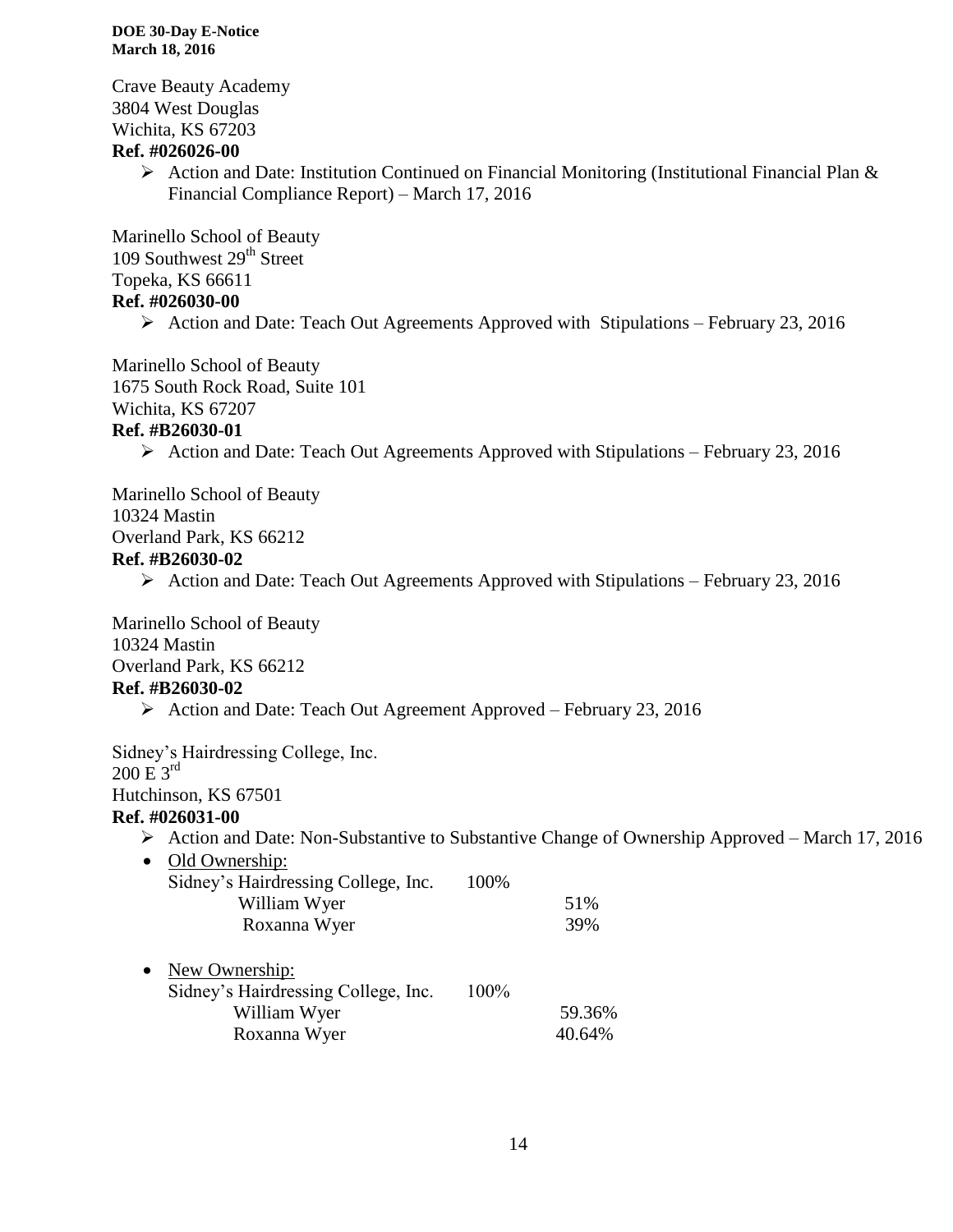#### **MAINE**

Cosmotech School of Cosmetology 39 Mechanic Street, Suite 500 Westbrook, ME 04092

#### **Ref. #029015-00**

 $\triangleright$  Action and Date: Institution Removed from Financial Monitoring and Probation – March 17, 2016

#### **MARYLAND**

Aaron's Academy of Beauty 11690 Doolittle Drive Waldorf, MD 20602 **Ref. #030031-00**

 $\triangleright$  Action and Date: Institution Continued on Financial Monitoring – March 17, 2016

#### **MICHIGAN**

Michigan College of Beauty-Troy, Inc. 3498 Rochester Road Troy, MI 48083 **Ref. #032055-00**

 $\triangleright$  Action and Date: Institution Removed from Probation

#### **MISSISSIPPI**

Magnolia College of Cosmetology 4725 I-55 North Jackson, MS 39206 **Ref. #034013-00**

> $\triangleright$  Action and Date: Institution Continued on Financial Monitoring (Institutional Financial Plan & Financial Compliance Report) – March 17, 2016

#### **MISSOURI**

Crave Beauty Academy 15435 Clayton Road Ballwin, MO 63011

#### **Ref. #B26026-01**

 $\triangleright$  Action and Date: Institution Continued on Financial Monitoring (Institutional Financial Plan & Financial Compliance Report) – March 17, 2016

Elaine Steven Beauty College

10420 West Florissant Avenue

St. Louis, MO 63136

#### **Ref. #035068-00**

Action and Date: Institution Removed from Low Outcomes Monitoring (Placement) – March 17, 2016

Advance Beauty College Hannibal 23 Northport Plaza Hannibal, MO 63401 **Ref. #B35068-02**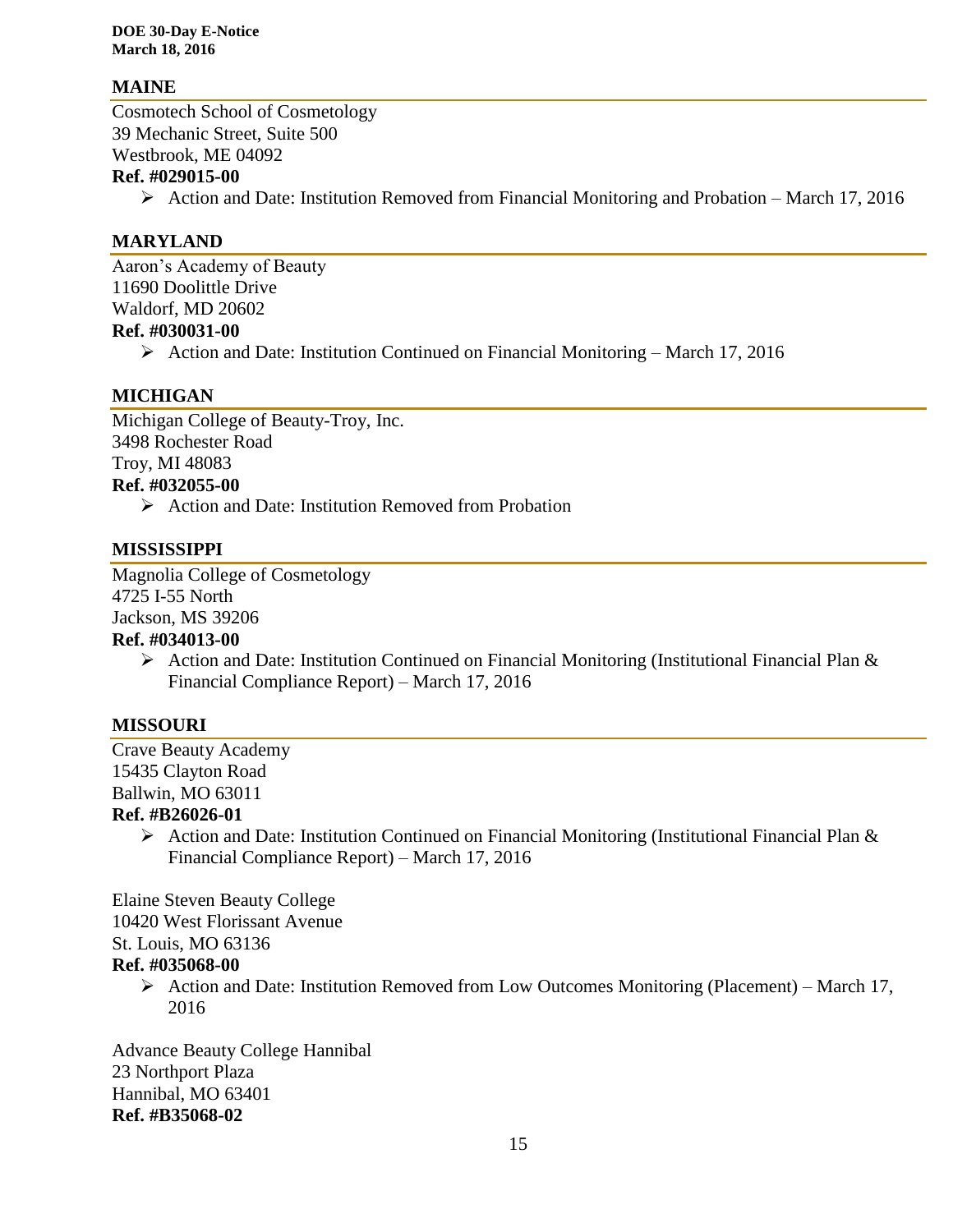Action and Date: Institution Removed from Low Outcomes Monitoring (Placement) – March 17, 2016

Advance Beauty College Wentzville 982 Wentzville Parkway Wentzville, MO 63385

#### **Ref. #B35068-03**

Action and Date: Institution Removed from Low Outcomes Monitoring (Placement) – March 17, 2016

Transformed Barber & Cosmetology Academy LLC 1229 East  $63^{\text{rd}}$  Street Kansas City, MO 64110

#### **Ref. #035102-00**

Action and Date: Institution Continued on Financial Monitoring – March 17, 2016

Missouri School of Barbering & Hairstyling

1125 North Highway 67

Florissant, MO 63031

#### **Ref. #035106-00**

 $\triangleright$  Action and Date: Institution Continued on Financial Monitoring (Institutional Financial Plan & Financial Compliance Report) – March 17, 2016

#### **NEW JERSEY**

The Artistic Academy of Hair Design Route 10 East 301 Gibraltar Drive, Suite 1A Morris Plains, NJ 07950

#### **Ref. #040043-00**

Action and Date: Institution Removed from Low Outcomes Monitoring (Placement) – March 17, 2016

### **NEW YORK**

Carsten Institute of Cosmetology 22 East  $17<sup>th</sup>$  Street,  $2<sup>nd</sup>$  Floor New York, NY 10003 **Ref. #B12056-01**

 $\triangleright$  Action and Date: Institution Continued on Financial Monitoring – March 17, 2016

### **OKLAHOMA**

CC's Cosmetology College 818 East 21<sup>st</sup> Street Tulsa, OK 74129 **Ref. #046046-00**

> Action and Date: Institution Removed from Monitoring of Accreditation Standards and Criteria (SAP Policy) and Continued on Monitoring for SAP Implementation – March 7, 2016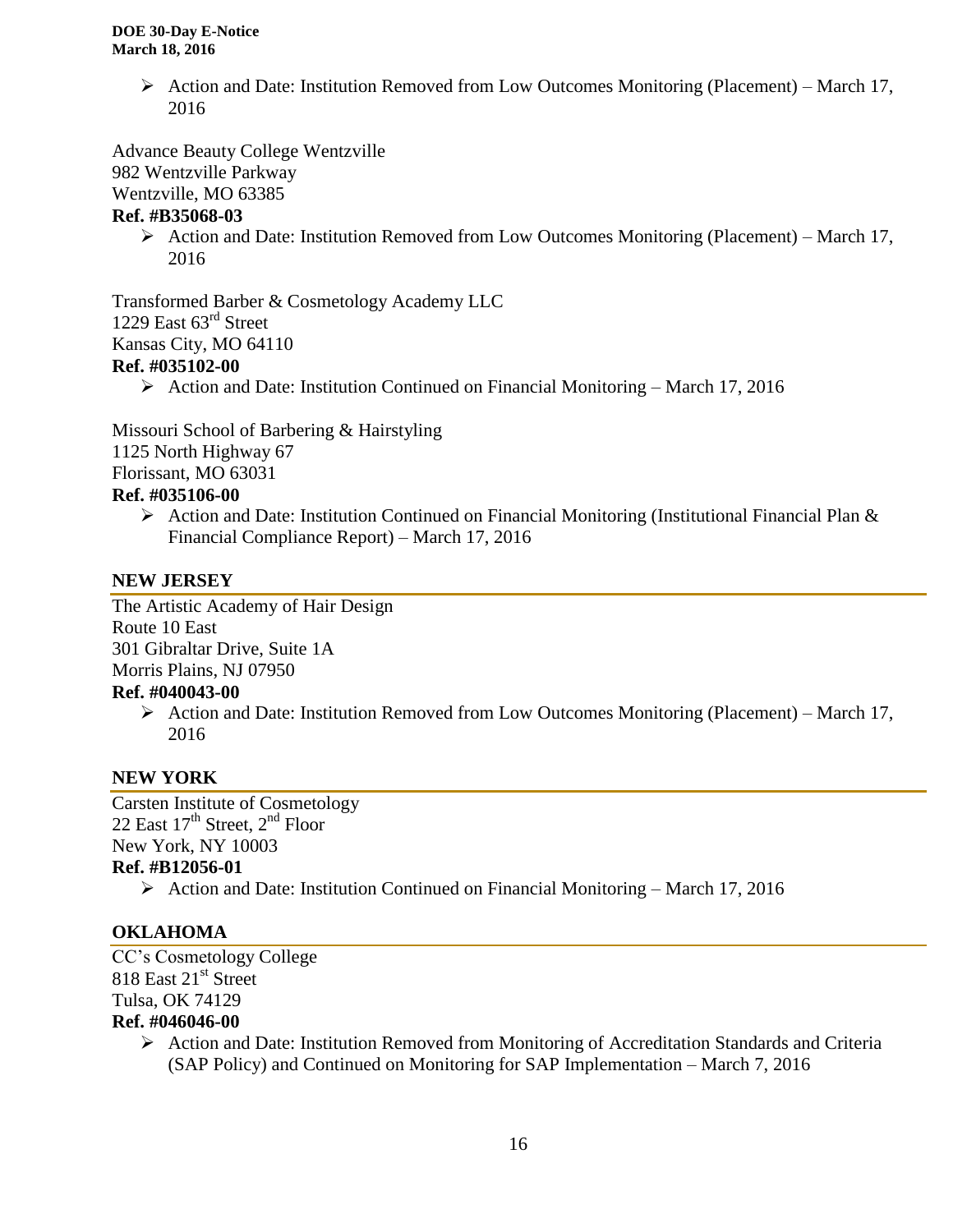CC's Cosmetology College 4439 NW  $50<sup>th</sup>$  Street Oklahoma City, OK 73112

#### **Ref. #B46046-01**

 $\triangleright$  Action and Date: Institution Continued on Monitoring of Accreditation Standards and Criteria – March 7, 2016

CC's Cosmetology College 502 South Main Street Sapulpa, OK 74066

#### **Ref. #B46046-02**

 $\triangleright$  Action and Date: Institution Continued on Monitoring of Accreditation Standards and Criteria – March 7, 2016

CC's Cosmetology College 1421 SE Washington Street Idabel, OK 74745

#### **Ref. #B46046-05**

 $\triangleright$  Action and Date: Institution Removed from Monitoring of Accreditation Standards and Criteria (SAP Policy) and Continued on Monitoring for SAP Implementation – March 7, 2016

#### **PENNSYLVANIA**

New Castle Beauty Academy 314 E. Washington Street New Castle, PA 16101

# **Ref. #048046-00**

Action and Date: Institution Removed from Low Outcomes Monitoring (Placement) – March 17, 2016

Pennsylvania Academy of Cosmetology Arts & Sciences 19 North Brady Street DuBois, PA 15801 **Ref. #048065-00**

Action and Date: Institution Continued on Financial Monitoring and Probation – March 17, 2016

Pennsylvania Academy of Cosmetology Arts & Sciences 2445 Bedford Street Johnstown, PA 15904 **Ref. #048068-00**

Action and Date: Institution Continued on Financial Monitoring and Probation – March 17, 2016

### **PUERTO RICO**

Emma's Beauty Academy 101 Carretera 592 Juana Diaz, PR 00795 **Ref. #062044-00** Action and Date: Institution Continued on Financial Monitoring – March 17, 2016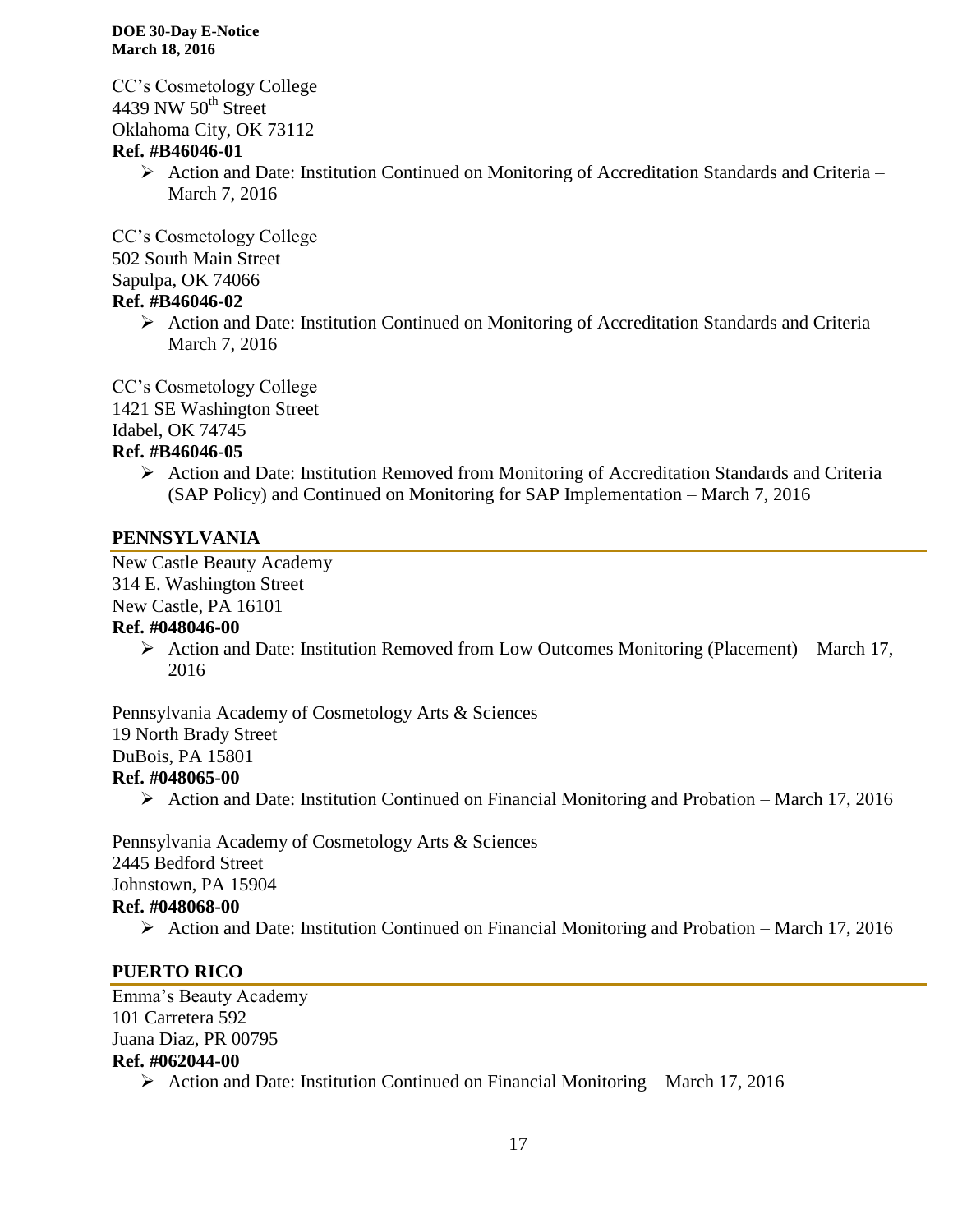#### **RHODE ISLAND**

MKG Beauty & Business, LLC DBA Aveda Institute Rhode Island 379 Atwood Avenue Cranston, RI 02920 **Ref. #049011-00**

Action and Date: Institution Placed on Financial Monitoring – March 17, 2016

#### **TENNESSEE**

Jenny Lea Academy of Cosmetology, Inc. 222 East Unaka Avenue Johnson City, TN 37601 **Ref. #027031-00**

Action and Date: Institution Removed from Low Outcomes Monitoring (Placement) March 17, 2016

Volunteer Beauty Academy 395 Highway 51 Bypass North, Suite A Dyersburg, TN 38024 **Ref. #052028-00**

Action and Date: Institution Removed from Low Outcomes Monitoring (Placement) March 17, 2016

Volunteer Beauty Academy 1793 North Gallatin Road Madison, TN 37115

# **Ref. #052032-00**

 $\triangleright$  Action and Date: Institution Removed from Probation – March 17, 2016

Tennessee Academy of Cosmetology I, LLC 7041 Highway 64, Suite 101 Memphis, TN 38133 **Ref. #052043-00**

- $\triangleright$  Action and Date: Change of Control Approved February 29, 2016
- Previous Ownership: Tennessee Academy of Cosmetology I, LLC 100% William Oxley 100%
- New Ownership: Vanede, LLC 100% GLC Solutions, LLC 100% Sherry Jones 50% Kevin Koch 50%

Tennessee Academy of Cosmetology II, LLC 7053 Winchester Road Memphis, TN 38125

#### **Ref. 052052-00**

- $\triangleright$  Action and Date: Change of Control Approved February 29, 2016
- Previous Ownership: Tennessee Academy of Cosmetology II, LLC 100% William Oxley 100%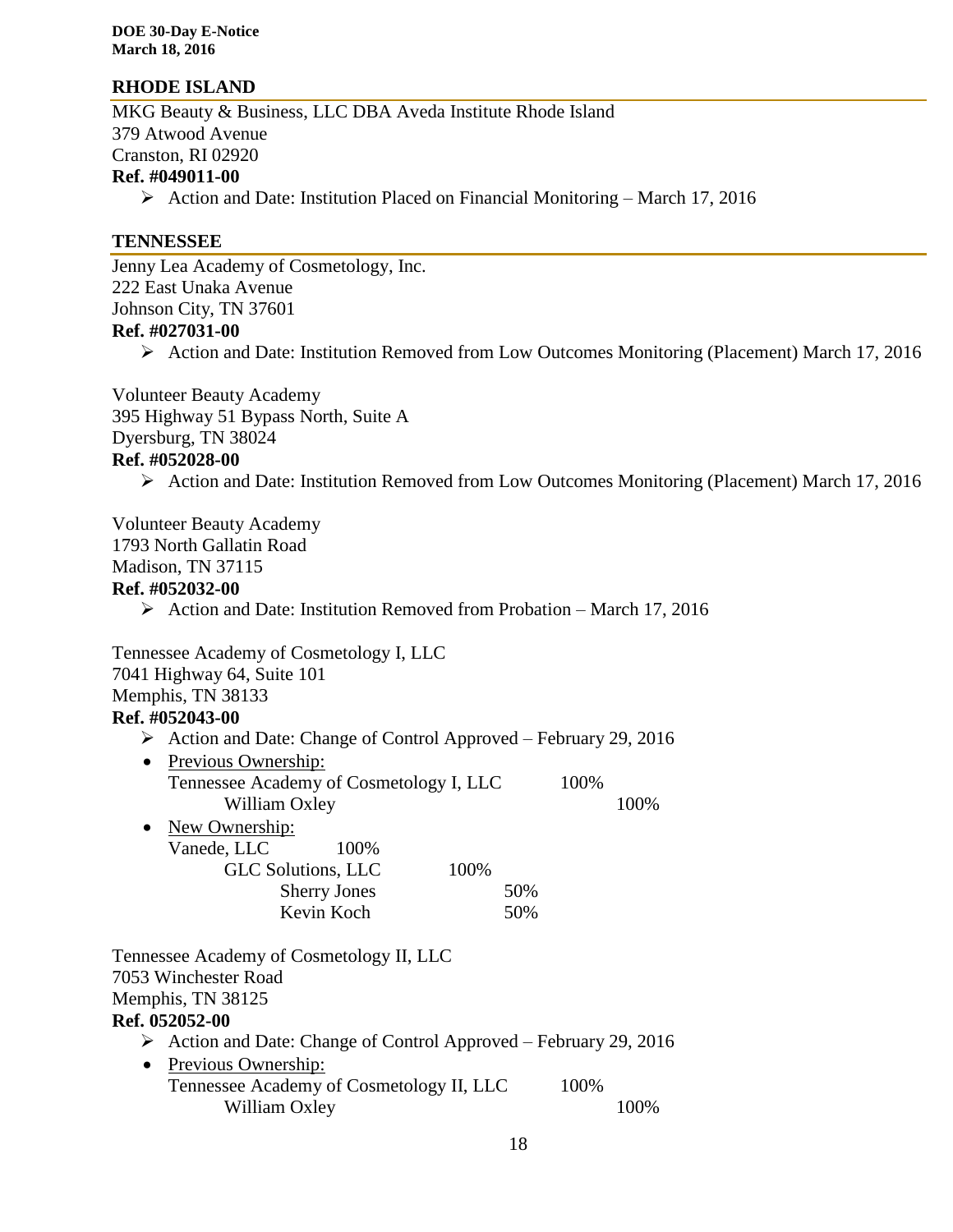| 100% |
|------|
| 100% |
| 50%  |
| 50%  |
|      |

The Barber School 1309 Jackson Avenue Memphis, TN 38107 **Ref. #052056-00**

> Action and Date: Institution Removed from Low Outcomes Monitoring (Placement) and Continued on Probation – March 17, 2016

The Barber School 77 Carriage House Drive, Suite H Jackson, TN 38305

#### **Ref. #B52056-01**

 Action and Date: Institution Removed from Low Outcomes Monitoring (Placement) and Continued on Probation – March 17, 2016

#### **TEXAS**

Regency Beauty Institute 5968 Fairmont Parkway Pasadena, TX 77505 **Ref. #B33013-29**

 $\triangleright$  Action and Date: Institution Continued on Financial Monitoring – March 1, 2016

#### **\*See Attachment for additional locations – Refer to the Attachment A**

CC's Cosmetology College 2729 New Boston Road Suite 34 Texarkana, TX 75501 **Ref. #B46046-04**

> Action and Date: Institution Continued on Monitoring of Accreditation Standards and Criteria – March 7, 2016

Central Texas Beauty College 2 1400 North Mays Street Round Rock, TX 78664 **Ref. #053098-00**

 $\triangleright$  Action and Date: Institution Continued on Financial Monitoring – March 17, 2016

Central Texas Beauty College 2 1400 North Mays Street Round Rock, TX 78664 **Ref. #053098-00**

> Action and Date: Institution Removed from Low Outcomes Monitoring (Graduation, Placement and Licensure) – March 17, 2016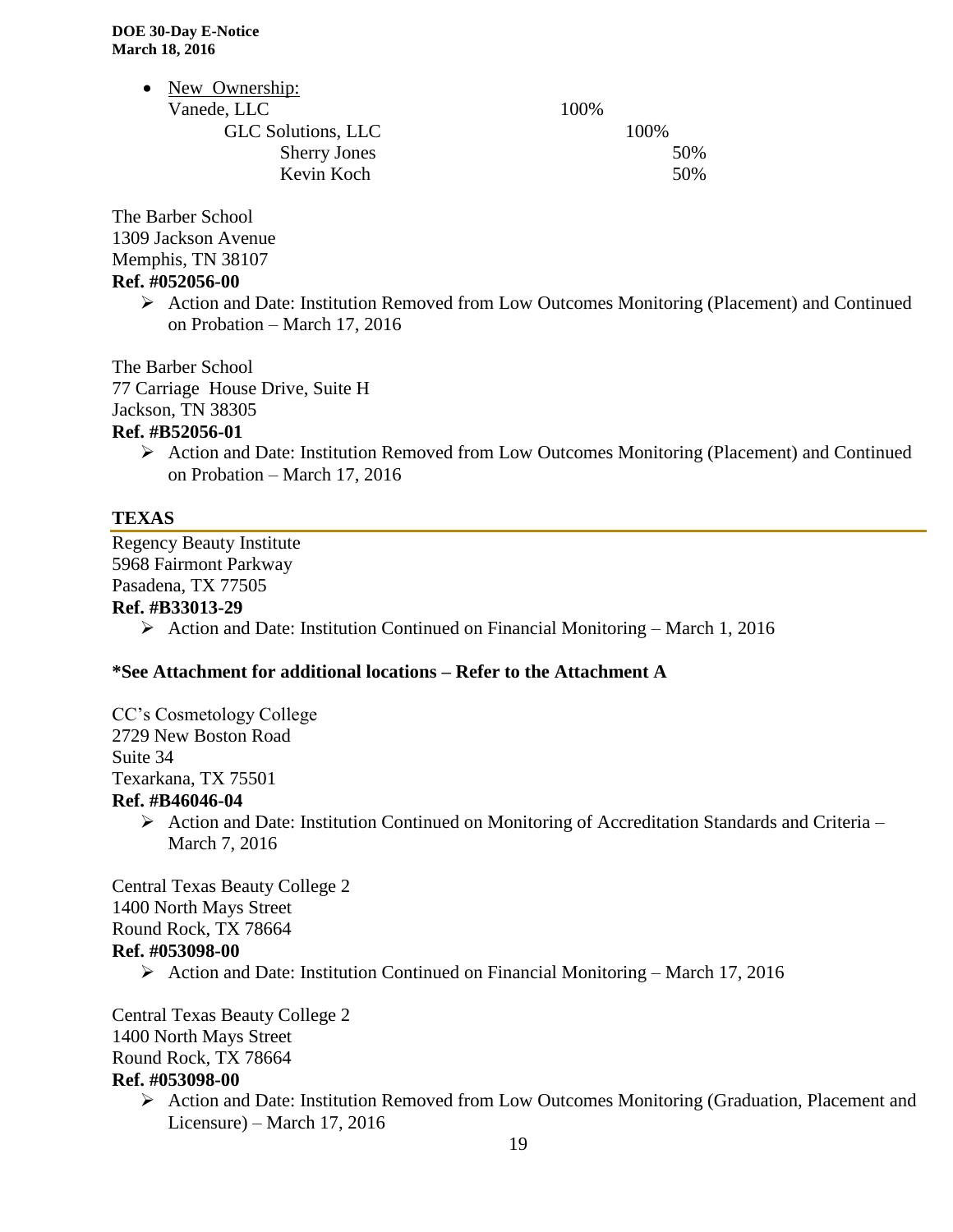Central Texas Beauty College 2010 South  $57<sup>th</sup>$  Street Temple, TX 76504 **Ref. #B53098-01**

 $\triangleright$  Action and Date: Institution Continued on Financial Monitoring – March 17, 2016

Central Texas Beauty College 2010 South  $57<sup>th</sup>$  Street Temple, TX 76504 **Ref. #B53098-01**

> Action and Date: Institution Removed from Low Outcomes Monitoring (Graduation, Placement and Licensure) – March 17, 2016

Pipo Academy of Hair Design 3000 Pershing Drive El Paso, TX 79903 **Ref. #053109-00**

Action and Date: Institution Continued on Financial Monitoring – March 17, 2016

Mims Classic Beauty College

5121 Blanco Road

San Antonio, TX 78216

#### **Ref. #053155-00**

 Action and Date: Institution Removed from Low Outcomes Monitoring (Graduation, Placement and Licensure) – March 17, 2016

Texas College of Cosmetology

117 Sayles Boulevard

Abilene, TX 79605

### **Ref. #053164-00**

 Action and Date: Institution Removed from Low Outcomes Monitoring (Placement) and Removed from Probation – March 17, 2016

Texas College of Cosmetology 3504 Knickerbocker Road San Angelo, TX 76904 **Ref. #B53164-01**

> Action and Date: Institution Removed from Low Outcomes Monitoring (Placement) and Removed from Probation – March 17, 2016

Texas College of Cosmetology – Lubbock 3602 Slide Road, Suite B-18 Lubbock, TX 79414 **Ref. #B53164-02**

 Action and Date: Institution Removed from Low Outcomes Monitoring (Placement) and Removed from Probation – March 17, 2016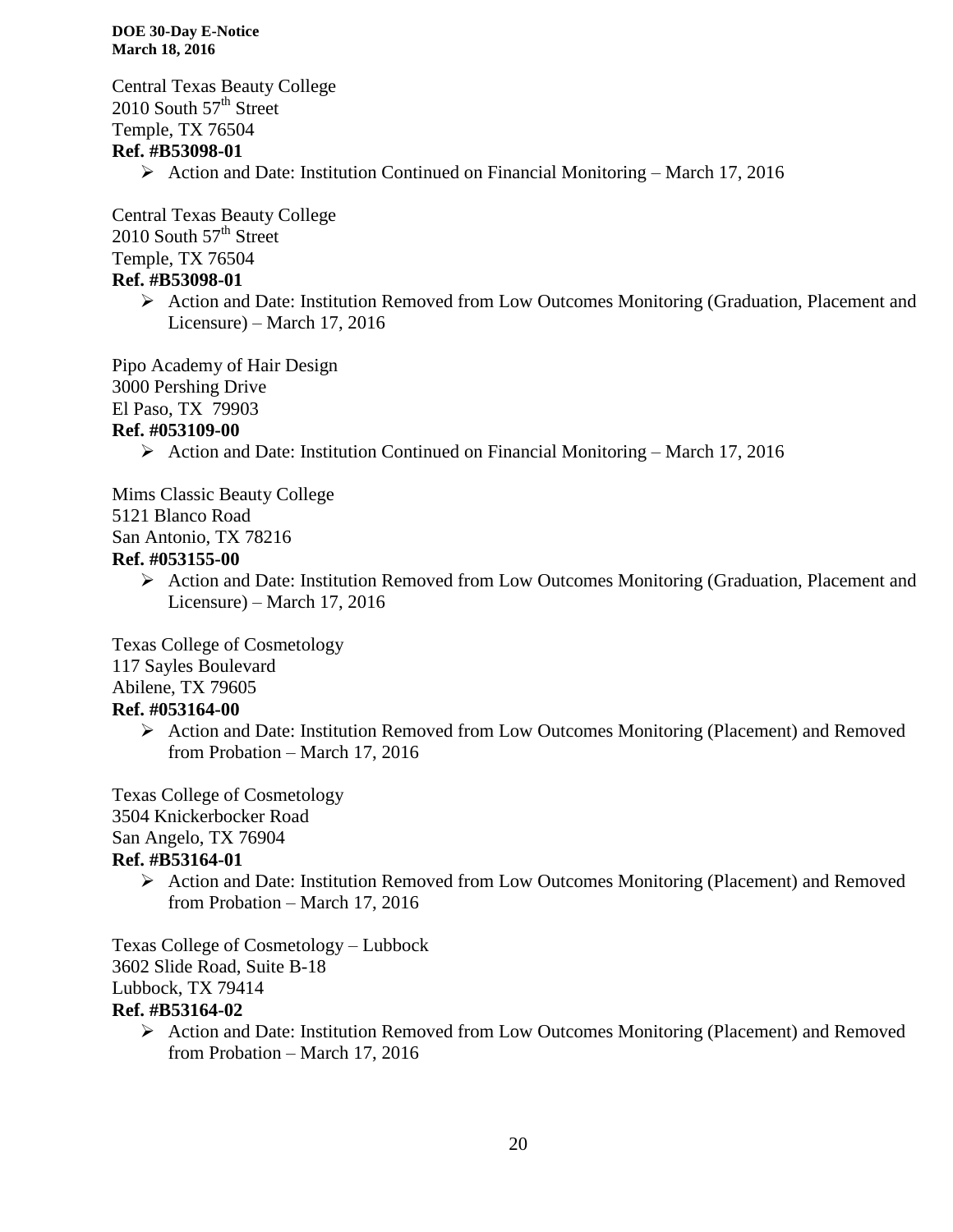Cosmetology Career Institute 5015 – A Wesley Street Greenville, TX 75402

#### **Ref. #053180-00**

 $\triangleright$  Action and Date: Institution Removed from Low Outcomes Monitoring (Placement) and Placed on Low Outcomes Monitoring (Graduation) – March 9, 2016

Vogue College of Cosmetology 6012 Ingram Road San Antonio, TX 78238

### **Ref. #053206-00**

 $\triangleright$  Action and Date: Institution Removed from Low Outcomes Monitoring (Placement) – March 17, 2016

Southern Texas Careers Academy, LP 601 East Nolana, Suite C McAllen, TX 78504

#### **Ref. #053211-00**

Action and Date: Institution Removed from Financial Monitoring and Probation – March 17, 2016

Southern Texas Careers Academy, LP 601 East Nolana, Suite C McAllen, TX 78504

#### **Ref. #053211-00**

 $\triangleright$  Action and Date: Institution Removed from Low Outcomes Monitoring (Graduation) and Removed from Probation – March 17, 2016

### **UTAH**

Marinello School of Beauty 3721 South 250 West Ogden, UT 84405 **Ref. #B14323-08**

 $\triangleright$  Action and Date: Teach Out Agreements Approved with Stipulations – February 23, 2016

Marinello School of Beauty 575 North Main Street Layton, UT 84040 **Ref. #B14323-09**

 $\triangleright$  Action and Date: Teach Out Agreements Approved with Stipulations – February 23, 2016

Marinello School of Beauty 2230 North University Parkway Provo, UT 84604 **Ref. #054037-00**

Action and Date: Teach Out Agreement Approved with Stipulations – February 23, 2016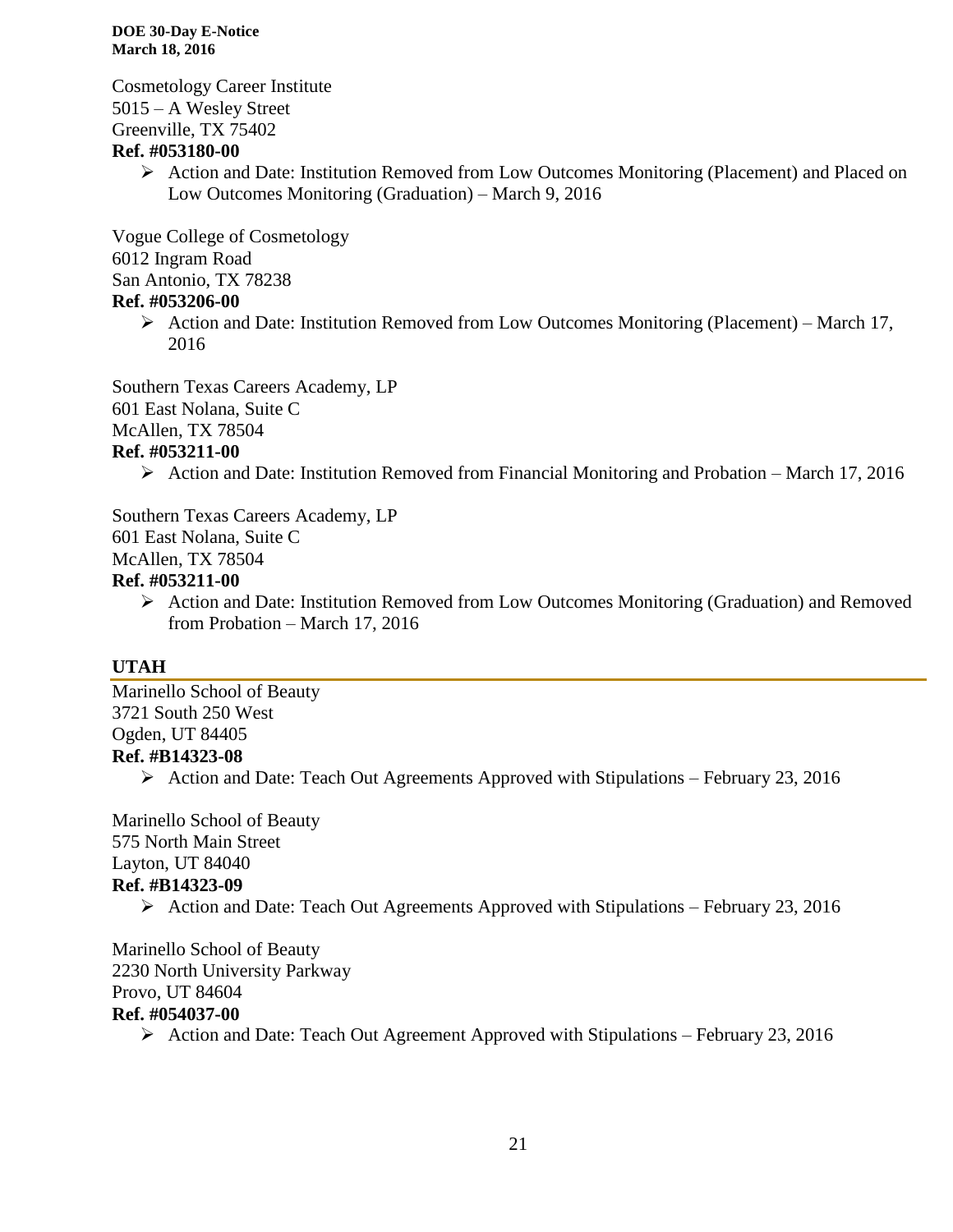Marinello School of Beauty 2230 North University Parkway Provo, UT 84604 **Ref. #054037-00** Action and Date: Teach Out Agreement Approved – February 23, 2016

Cameo College of Essential Beauty 124 East 5770 South Murray, UT 84107 **Ref. #054044-00**

 $\triangleright$  Action and Date: Institution Removed from Probation – March 17, 2016

Taylor Andrews Academy of Hair Design 9052 South 1510 West West Jordan, UT 84088

#### **Ref. #054050-00**

 $\triangleright$  Action and Date: Institution Continued on Financial Monitoring – March 17, 2016

The Barber School 16 West 7200 South Midvale, UT 84047 **Ref. #054064-00**

> $\triangleright$  Action and Date: Institution Removed from Low Outcomes Monitoring (Graduation, Placement and Licensure) – March 17, 2016

### **VIRGINIA**

Wards Corner Beauty Academy, Inc. 7525 Tidewater Drive, Ste. 200 Norfolk, VA 23505 **Ref. #056017-00**

 $\triangleright$  Action and Date: Withdrawal of Accreditation with the Right to Appeal, Institution Placed on Monitoring (Placement & Licensure) and Institution Continued on Probation – March 17, 2016

### **WASHINGTON**

TONI&GUY Hairdressing academy 18336 Aurora Avenue North, Suite 103 Shoreline, WA 98133 **Ref. #057018-00**

Action and Date: Institution Continued on Financial Monitoring - March 17, 2016

Gene Juarez Beauty Schools LLC 6007-A 244th Street Southwest Mountlake Terrace, WA 98043 **Ref. #057030-00**

Action and Date: Institution Continued on Financial Monitoring – March 17, 2016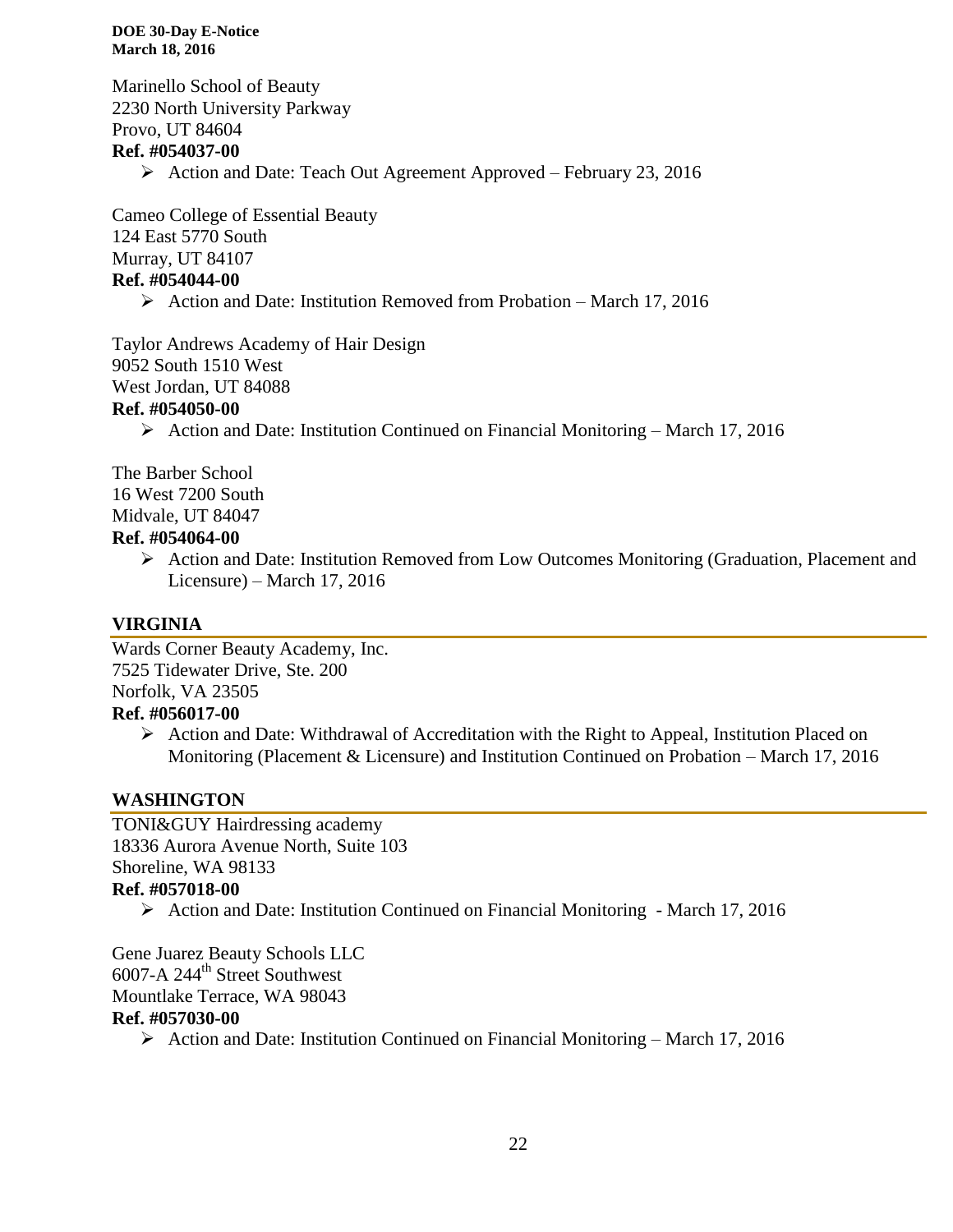Gene Juarez Beauty Schools LLC 2222 South  $314<sup>th</sup>$  Street Federal Way, WA 98003

#### **Ref. #B57030-01**

 $\triangleright$  Action and Date: Institution Continued on Financial Monitoring – March 17, 2016

#### **WISCONSIN**

Academy of Beauty Professionals 2575 West Mason Street Greenbay, WI 54303 **Ref. #P35036-01**

- Action and Date: Change of Address Not Resulting in a Change of Location Approved February 24, 2016
- Updated Address: 2575 West Mason Street, Greenbay, WI 54303

Academy of Beauty Professionals 525 North Westhill Boulevard Appleton, WI 54914 **Ref. #P35036-02**

- $\triangleright$  Action and Date: Change of Address Not Resulting in a Change of Location Approved February 24, 2016
- Updated Address: 525 North Westhill Boulevard, Appleton, WI 54914

VICI Beauty School 4111 South 108<sup>th</sup> Street Greenfield, WI 53228

#### **Ref. #059035-00**

 $\triangleright$  Action and Date: Institution Removed from Financial Monitoring – March 17, 2016

VICI Beauty School 5780 N. Port Washington Road Glendale, WI 53217 **Ref. #B59035-02**

Action and Date: Institution Removed from Financial Monitoring – March 17, 2016

Bella Academy of Cosmetology 338 Pearl Avenue Oshkosh, WI 54901 **Ref. #059049-00**

> $\triangleright$  Action and Date: Institution Continued on Financial Monitoring (Institutional Financial Plan & Financial Compliance Report) – March 17, 2016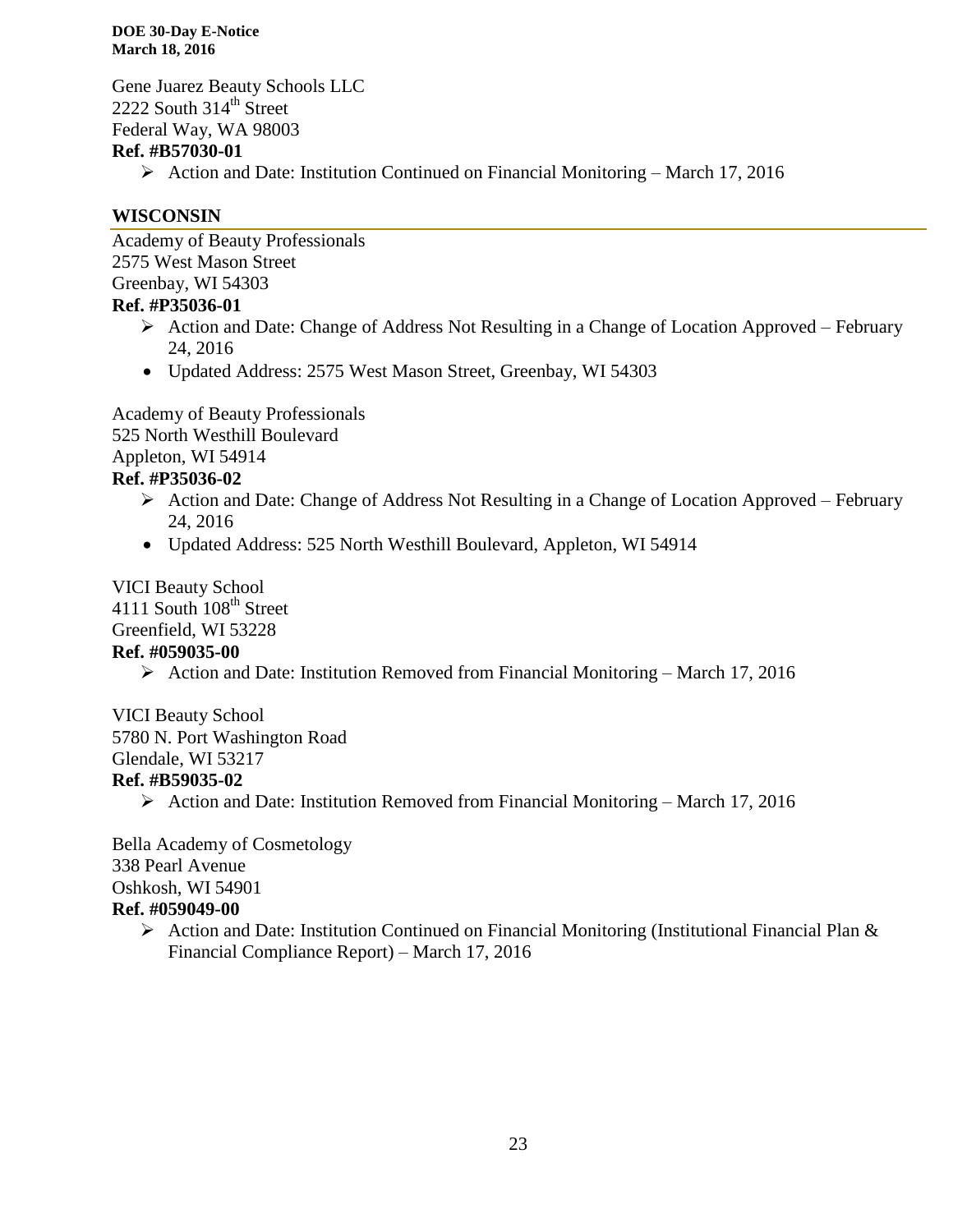#### **To The Following:**

### **United States Department of Education**

- SB. Ms. Kathleen Hochhalter- Special Assistant-- Administrative Actions & Appeals Division
- **Ms.** Susan Crim-Director-- Administrative Actions  $\&$  Appeals Division
- **Department of Education Accreditation Division- USDOE-- Washington, DC**
- Ms. Cathy Sheffield- Accreditation & State Liaison Office-- USDOE--- Washington, DC
- **Ms. Rachael Shultz- Accreditation and State Liaison Office-- USDOE --- Washington, DC**
- Ms. Lauren Pope- Administrative Actions and Appeals Services Group-- Washington, DC
- Ms. Patrice Fleming-Team Leader-- School Participation Team--- Boston/New York
- **MS. Betty Coughlin- Area Case Director-- School Participation Team--- Boston/New York**
- Ms. Tracy Nave-Team Leader-- School Participation Team--- Boston/New York
- **Mr. Christopher Curry- Team Leader-- School Participation Team--- Boston/New York**
- **Ms. Martina Fernandez-Rosario-Acting Area Case Director-- School Participation---**
- **San Francisco/Seattle**
- **MS. Kerry O'Brien- Team Leader-- School Participation Team--- Denver**
- **Mr. Michael Frola- Area Case Director-- School Participation Team--- Philadelphia**
- **Ms. Nancy Paula Gifford- Area Case Director-- School Participation Team--- Philadelphia**
- Ms. Sherrie Bell- Compliance Manager—School Participation Team--- Philadelphia
- **Mr. Jesus Moya- Team Leader-- School Participation Team--- Dallas**
- **MS. Kim Peeler- Team Leader-- School Participation Team--- Dallas**
- **Ms. Cynthia Thorton- Area Case Director for Region 6-- School Participation Team--- Dallas**
- **Mr. Christopher Miller-Team Leader-- School Participation Team--- Atlanta**
- **MS. Vanessa Dillard Compliance Manager School Participation Team --- Atlanta**
- Mr. Ralph Lobosco- Area Case Director-- School Participation Team--- Kansas City
- **Mr. Douglas Parrott- Area Case Director-- School Participation Team--- Chicago/Denver**
- **MS. Carolyn White-Team Director-- School Participation Team--- South Central**

#### **Accreditors**

- **Mr. Bill Larkin- Executive Director-- ACCET**
- **Mr. Michale McComis, Ed.D.- Executive Director-- ACCSC**
- **Mr.** Albert Gray, Ph.D.- Executive Director-- ACICS
- **Dr.** Gary Puckett- Executive Director-- COE

#### **State Authorities**

- Mr. Bob McKee- AL State Board of Cosmetology-- Montgomery, AL
- Ms. Theresa Bunch- AZ State Board of Cosmetology-- Tempe, AZ
- **Ms. Kelli Kersey- AR Department of Health (Section Chief, Cosmetology)**-- Little Rock, AR
- Mr. Charles Kirkpatrick- AR State Board of Barber Examiners-- Little Rock, AR
- Ms. Kristy Underwood- CA Board of Barbering & Cosmetology-- Sacramento, CA
- **Ms.** Christine Jones- CA Board of Barbering & Cosmetology-- Sacramento, CA
- Ms. Leeza Rifredi Licensing Manager BPPE--CA
- Ms. Joanne Wenzel Bureau Chief BPPE—CA
- $M_s$  Ms. Yvette Johnson Enforcement Chief BPPE CA
- **Ms. Pamela Goens- CO Office of Barber & Cosmetology Licensure-- Denver, CO**
- Mr. Douglas Parrott- Area Case Director-- School Participation Team—Denver, CO
- **Ms. Janet Brancifort- CT Examining Board for Barbers, Hairdressers, & Cosmeticians-- Hartford,** CT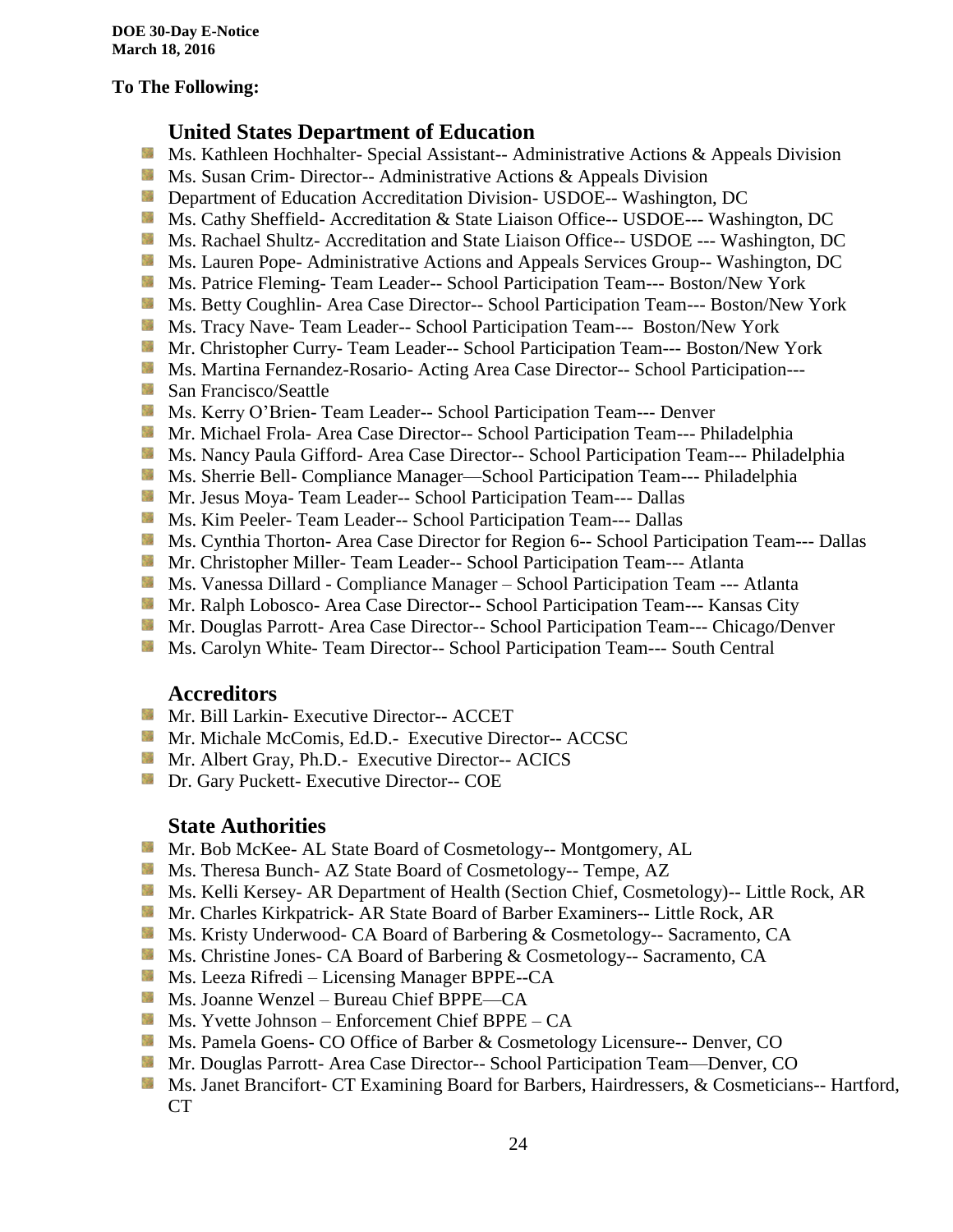- Ms. Judy Letterman- DE Board of Cosmetology & Barbering-- Dover, DE
- Mr. Clifford Cooks- DC Department of Consumer & Regulatory Affairs-- Washington, DC
- **Ms. Robyn Barineau- FL State Board of Cosmetology & Barbers Board-- Tallahassee, FL**
- **Mr.** Josh Waters- GA State Board of Cosmetology & GA Board of Barbers-- Macon, GA
- **MS. Margaret Guerrero- Guam Board of Barbering & Cosmetology-- Mangilao, Guam**
- **Ms. Laureen Kai- HI Barbering & Cosmetology Department-- Honolulu, HI**
- **Ms.** Tana Cory- ID Bureau of Occupational Licenses-- Boise, ID
- Ms. Valerie Fenske Idaho State Board of Education ID
- Side. Ms. Keri Ginger- IL Department of Financial & Professional Regulation-- Springfield, IL
- **Ms.** Tracy Hicks- IN Professional Licensing Agency-- Indianapolis, IN
- Ms. Venus Vendoures Walsh Iowa Board of Cosmetology Arts & Sciences—Des Moines, IA
- 56 Ms. Chiquita C. Coggs- KS State Board of Cosmetology-- Topeka, KS
- Mr. H.R. Vacek- KS State Barber Board-- Topeka, KS
- Mr. Charles Lykins- KY Board of Hairdressers & Cosmetologists-- Frankfort, KY
- **Mr. Steven Young- LA State Board of Cosmetology-- Baton Rouge, LA**
- **Ms. Latrice Matthews- LA Board of Barber Examiners-- Baton Rouge, LA**
- **Ms. Geraldine Betts- ME Office of Professional & Occupational Regulation-- Augusta, ME**
- Mr. James Liddell ME Office of Professional & Occupational Regulation—Augusta, ME
- **Mr. Robert Wood- MD State Board of Cosmetologists-- Baltimore, MD**
- **Maryland State Board of Barbers- Baltimore, MD**
- **Sandra Velasquez- MA Board of Cosmetology-- Boston, MA**
- Ms. Mary Jayne Fay, Ed.D.- MA Department of Education-- Malden, MA
- Ms. Linda Clewley- MI State Board of Cosmetology-- Lansing, MI
- **MS.** Gina Stauss- MN Board of Cosmetologist Examiners-- Minneapolis, MN
- 59 Minnesota Board of Cosmetologists Examiners –Minneapolis, MN
- **Ms. Cynthia Johnson- MS State Board of Cosmetology--Jackson, MS**
- **Ms.** Emily Carroll- MO State Board of Cosmetology-- Jefferson City, MO
- Mr. Dennis Clark- MT Board of Barbers & Cosmetologists-- Helena, MT
- **Ms. Kris Chiles- NE State Board of Cosmetology Examiners-- Lincoln, NE**
- Nebraska Board of Barber Examiners- Lincoln, NE
- **Ms. Nadine Griego- NV State Board of Cosmetology-- Las Vegas, NV**
- Mr. Gary Landry NV State Board of Cosmetology Las Vegas, NV
- **Mr.** Adam Higginbotham NV State Board of Cosmetology Las Vegas, NV
- Nevada State Board of Massage Therapy- Las Vegas, NV
- **Ms. Kathryn Wantuck- NH State Board of Barbering, Cosmetology, and Esthetics-- Concord, NH**
- Mr. Jay Malanga- NJ Board of Cosmetology & Hairstyling-- Newark, NJ
- **MS.** Antoinette Griego- NM State Board of Barbers & Cosmetologists-- Santa Fe, NM
- **Ms. Kathleen McCoy- NY Department of State-Division of Licensing Services-- Albany, NY**
- **Ms. Ruth Singer- NY State Education Department-Bureau of Proprietary School Supervision--**Albany, NY
- **Ms. Lynda Elliott- NC State Board of Cosmetic Art Examiners- Raleigh, NC**
- Mr. Wayne Mixon North Carolina Board of Barber Examiners- Raleigh, NC
- Ms. Sue Meier- ND State Board of Cosmetology-- Bismarck, ND
- **Ms. Tona Stevenson- North Dakota State Board of Barber Examiners-- Dickenson, ND**
- Mr. Ed Highley Ohio State Barber Board OH
- Ms. Lori Pearson Ohio State Board of Cosmetology-- Grove City, OH
- **Ms.** Sherry Lewelling- OK Board of Cosmetology-- Oklahoma City, OK
- **Ms. Samantha Patnode- OR Health Licensing Agency-- Salem, OR**